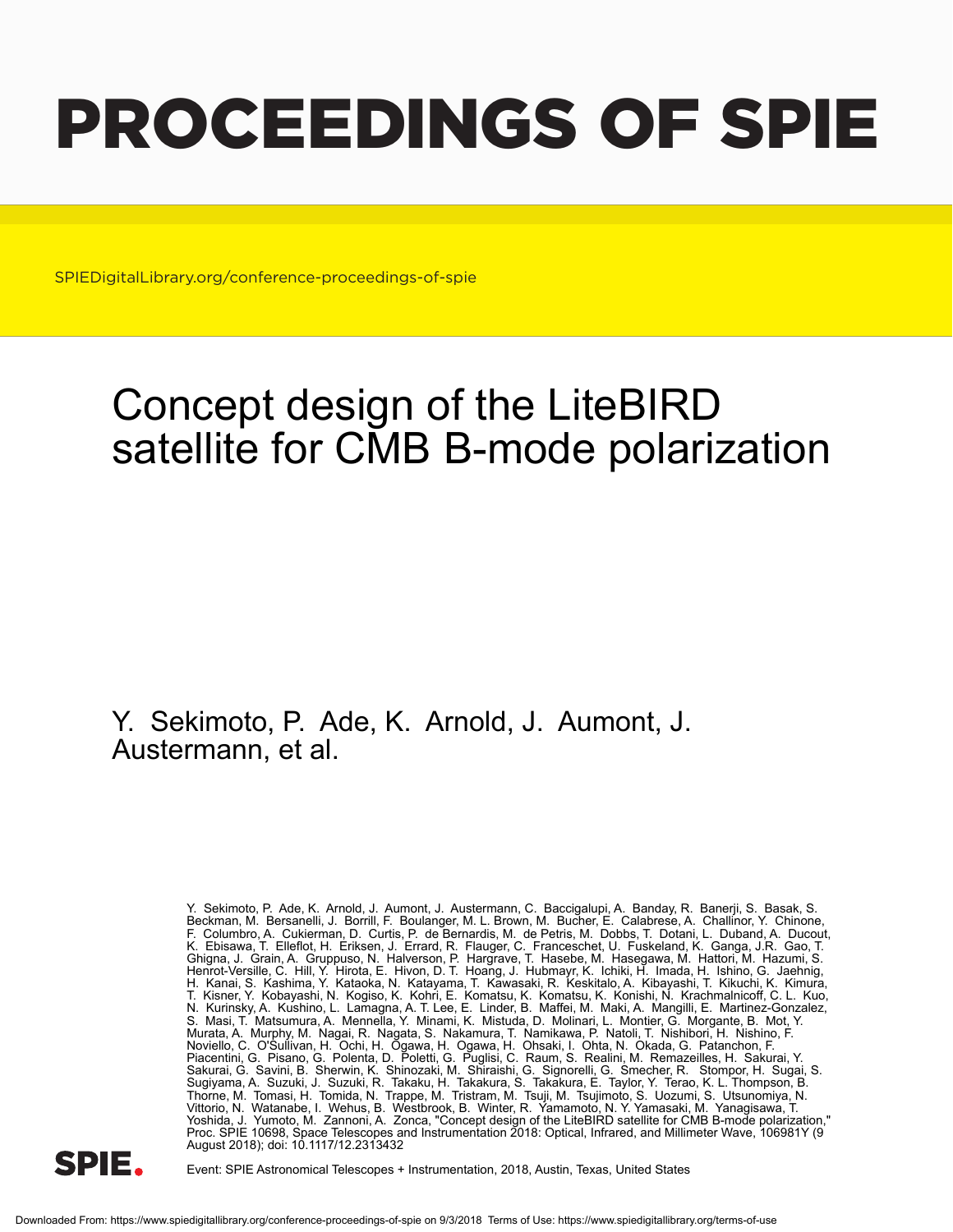### **Concept design of the LiteBIRD satellite for CMB B-mode polarization**

Y. Sekimoto<sup>14,37</sup>, P. Ade<sup>2</sup>, K. Arnold<sup>49</sup>, J. Aumont<sup>12</sup>, J. Austermann<sup>29</sup>, C. Baccigalupi<sup>11</sup>, A. Banday<sup>12</sup>, R. Banerji<sup>56</sup>, S. Basak<sup>7,11</sup>, S. Beckman<sup>49</sup>, M. Bersanelli<sup>44</sup>, J. Borrill<sup>20</sup>, F. Boulanger<sup>4</sup>, M.L. Brown<sup>53</sup>, M. Bucher<sup>1</sup>, E. Calabrese<sup>2</sup>, F.J. Casas<sup>10</sup>, A. Challinor<sup>50,60,64</sup>, Y. Chinone<sup>16,47</sup>, F. Columbro<sup>46</sup>, A. Cukierman<sup>47,36</sup>, D. Curtis<sup>47</sup>, P. de Bernardis<sup>46</sup>, M. de Petris<sup>46</sup>, M. Dobbs<sup>23</sup>, T. Dotani<sup>14,37</sup>, L. Duband<sup>3</sup>, JM. Duval<sup>3</sup>, A. Ducout<sup>16</sup>, K. Ebisawa<sup>14</sup>, T. Elleflot<sup>49</sup>, H. Eriksen<sup>56</sup>, J. Errard<sup>1</sup>, R. Flauger<sup>49</sup>, C. Franceschet<sup>54</sup>, U. Fuskeland<sup>56</sup>, K. Ganga<sup>1</sup>, J.R. Gao<sup>35</sup>, T. Ghigna<sup>16,57</sup>, J. Grain<sup>9</sup>, A. Gruppuso<sup>6</sup>, N. Halverson<sup>51</sup>, P. Hargrave<sup>2</sup>, T. Hasebe<sup>14</sup>, M. Hasegawa<sup>5,37</sup>, M. Hattori<sup>42</sup>, M. Hazumi<sup>5,14,16,37</sup>, S. Henrot-Versille<sup>19</sup>, C. Hill<sup>21,47</sup>, Y. Hirota<sup>38</sup>, E. Hivon<sup>61</sup>, D.T. Hoang<sup>1,63</sup>, J. Hubmayr<sup>29</sup>, K. Ichiki<sup>24</sup>, H. Imada<sup>19</sup>, H. Ishino<sup>30</sup>, G. Jaehnig<sup>51</sup>, H. Kanai<sup>59</sup>, S. Kashima<sup>25</sup>, Y. Kataoka<sup>30</sup>, N. Katayama<sup>16</sup>, T. Kawasaki<sup>17</sup>, R. Keskitalo<sup>20,48</sup>, A. Kibayashi<sup>30</sup>, T. Kikuchi<sup>14</sup>, K. Kimura<sup>31</sup>, T. Kisner<sup>20,48</sup>, Y. Kobayashi<sup>39</sup>, N. Kogiso<sup>31</sup>, K. Kohri<sup>5</sup>, E. Komatsu<sup>22</sup>, K. Komatsu<sup>30</sup>, K. Konishi<sup>39</sup>, N. Krachmalnicoff<sup>11</sup>, C.L. Kuo<sup>34,36</sup>, N. Kurinsky<sup>34,36</sup>, A. Kushino<sup>18</sup>, L. Lamagna<sup>46</sup>, A.T. Lee<sup>21,47</sup>, E. Linder<sup>21,48</sup>, B. Maffei<sup>9</sup>, M. Maki<sup>5</sup>, A. Mangilli<sup>12</sup>, E. Martinez-Gonzalez<sup>10</sup>, S. Masi<sup>46</sup>, T. Matsumura<sup>16</sup>, A. Mennella<sup>54</sup>, Y. Minami<sup>5</sup>, K. Mistuda<sup>14</sup>, D. Molinari<sup>52,6</sup>, L. Montier<sup>12</sup>, G. Morgante<sup>6</sup>, B. Mot<sup>12</sup>, Y. Murata<sup>14</sup>, A. Murphy<sup>28</sup>, M. Nagai<sup>25</sup>, R. Nagata<sup>5</sup>, S. Nakamura<sup>59</sup>, T. Namikawa<sup>27</sup>, P. Natoli<sup>52</sup>, T. Nishibori<sup>15</sup>, H. Nishino<sup>5</sup>, F. Noviello<sup>2</sup> C. O'Sullivan<sup>28</sup>, H. Ochi<sup>59</sup>, H. Ogawa<sup>31</sup>, H. Ogawa<sup>14</sup>, H. Ohsaki<sup>38</sup>, I. Ohta<sup>58</sup>, N. Okada<sup>31</sup>, G. Patanchon<sup>1</sup>, F. Piacentini<sup>46</sup>, G. Pisano<sup>2</sup>, G. Polenta<sup>13</sup>, D. Poletti<sup>11</sup>, G. Puglisi<sup>36</sup>, C. Raum<sup>47</sup>, S. Realini<sup>54</sup>, M. Remazeilles<sup>53</sup>, H. Sakurai<sup>38</sup>, Y. Sakurai<sup>16</sup>, G. Savini<sup>43</sup>, B. Sherwin<sup>50,64,21</sup>, K. Shinozaki<sup>15</sup>, M. Shiraishi<sup>26</sup>, G. Signorelli<sup>8</sup>, G. Smecher<sup>41</sup>, R. Stompor<sup>1</sup>, H. Sugai<sup>16</sup>, S. Sugiyama<sup>32</sup>, A. Suzuki<sup>21</sup>, J. Suzuki<sup>5</sup>, R. Takaku<sup>14,40</sup>, H. Takakura<sup>14,39</sup>, S. Takakura<sup>16</sup>, E. Taylor<sup>48</sup>, Y. Terao<sup>38</sup>, K.L. Thompson<sup>34,36</sup>, B. Thorne<sup>57</sup>, M. Tomasi<sup>44</sup>, H. Tomida<sup>14</sup>, N. Trappe<sup>28</sup>, M. Tristram<sup>19</sup>, M. Tsuji<sup>26</sup>, M. Tsujimoto<sup>14</sup>, S. Uozumi<sup>30</sup>, S. Utsunomiya<sup>16</sup>, N. Vittorio<sup>45</sup>, N. Watanabe<sup>17</sup>, I. Wehus<sup>56</sup>, B. Westbrook<sup>47</sup>, B. Winter<sup>62</sup>, R. Yamamoto<sup>14</sup>, N.Y. Yamasaki<sup>14</sup>, M. Yanagisawa<sup>30</sup>, T. Yoshida<sup>14</sup>, J. Yumoto<sup>38</sup>, M. Zannoni<sup>55</sup>, A. Zonca<sup>33</sup> <sup>1</sup>AstroParticle and Cosmology (APC) - University Paris Diderot, CNRS/IN2P3, CEA/Irfu, Obs de Paris, Sorbonne Paris Cité, France *<sup>2</sup>*Cardiff University, School of Physics and Astronomy, Cardiff CF10 3XQ, UK *<sup>3</sup>*Univ. Grenoble Alpes, CEA, INAC-SBT, 38000 Grenoble, France *<sup>4</sup>*Ecole Normale Superieure *<sup>5</sup>*High Energy Accelerator Research Organization (KEK), Tsukuba, Ibaraki 305-0801, Japan *6* INAF - OAS Bologna, via Piero Gobetti, 93/3, 40129 Bologna (Italy) *<sup>7</sup>*School of Physics, Indian Institute of Science Education and Research Thiruvananthapuram, Maruthamala PO, Vithura, Thiruvananthapuram 695551, Kerala, India *8* INFN Sezione di Pisa, Largo Bruno Pontecorvo 3, 56127 Pisa (Italy) <sup>9</sup>Institut d'Astrophysique Spatiale (IAS), CNRS, UMR 8617, Université Paris-Sud 11, Bâtiment 121, 91405 Orsay, France *<sup>10</sup>*Instituto de Fisica de Cantabria (IFCA, CSIC-UC), Avenida los Castros SN, 39005, Santander, Spain *<sup>11</sup>*International School for Advanced Studies (SISSA), Via Bonomea 265, 34136, Trieste, Italy

Space Telescopes and Instrumentation 2018: Optical, Infrared, and Millimeter Wave, edited by Makenzie Lystrup, Howard A. MacEwen, Giovanni G. Fazio, Proc. of SPIE Vol. 10698, 106981Y

© 2018 SPIE · CCC code: 0277-786X/18/\$18 · doi: 10.1117/12.2313432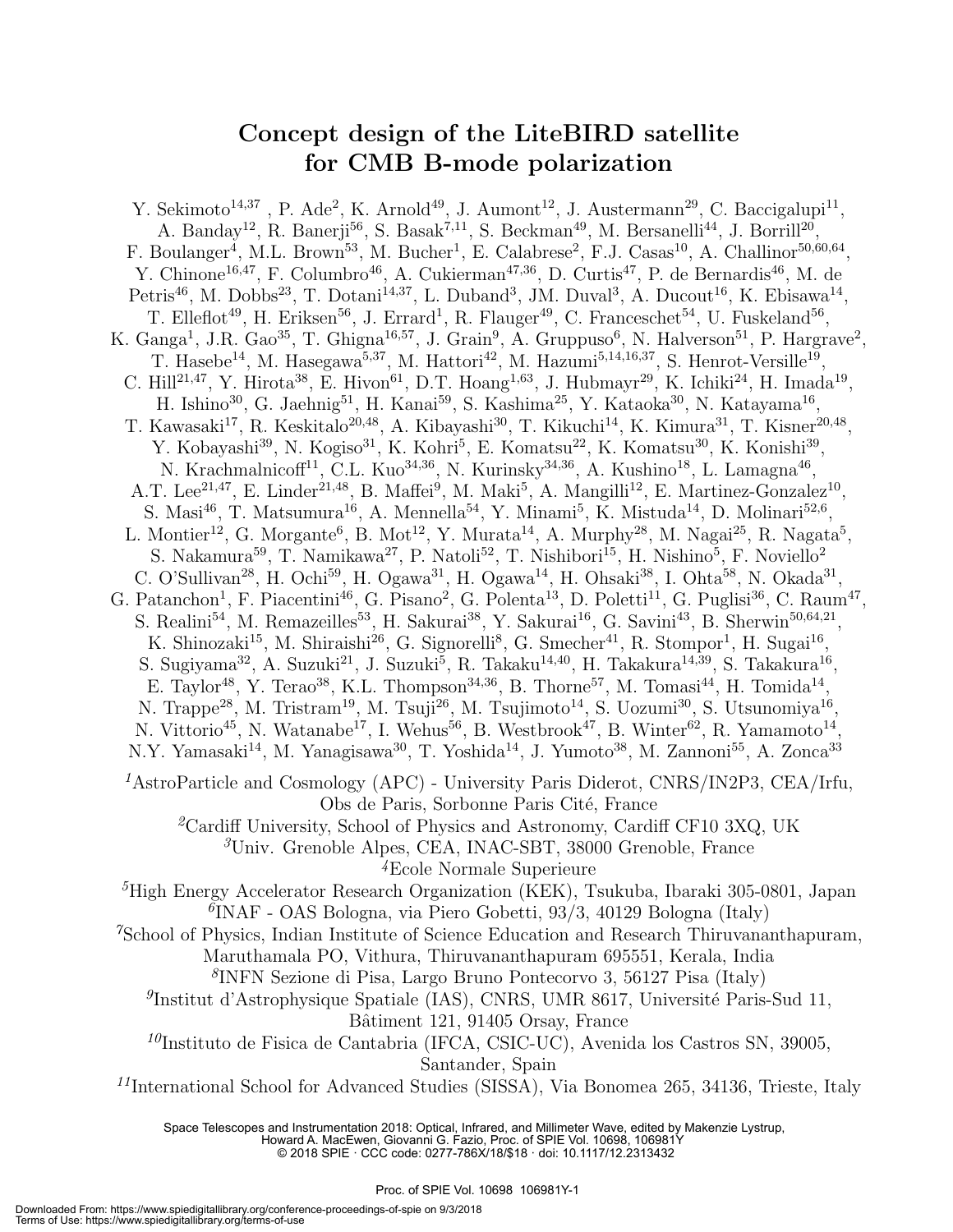<sup>12</sup>IRAP, Université de Toulouse, CNRS, CNES, UPS, (Toulouse), France Space Science Data Center, Italian Space Agency, via del Politecnico, 00133, Roma, Italy Japan Aerospace Exploration Agency (JAXA), Institute of Space and Astronautical Science (ISAS), Sagamihara, Kanagawa 252-5210, Japan Japan Aerospace Exploration Agency (JAXA), Research and Development Directorate, Tsukuba, Ibaraki 305-8505, Japan Kavli Institute for the Physics and Mathematics of the Universe (Kavli IPMU, WPI), UTIAS, The University of Tokyo, Kashiwa, Chiba 277-8583, Japan Kitasato University, Sagamihara, Kanagawa 252-0373, Japan Kurume University, Kurume, Fukuoka 830-0011, Japan <sup>19</sup>Laboratoire de l'Accélérateur Linéaire (LAL), Univ. Paris-Sud, CNRS/IN2P3, Université Paris-Saclay, Orsay, France Lawrence Berkeley National Laboratory (LBNL), Computational Cosmology Center, Berkeley, CA 94720, USA Lawrence Berkeley National Laboratory (LBNL), Physics Division, Berkeley, CA 94720, USA Max-Planck-Institut for Astrophysics, D-85741 Garching, Germany McGill University, Physics Department, Montreal, QC H3A 0G4, Canada Nagoya University, Kobayashi-Maskawa Institute for the Origin of Particle and the Universe, Aichi 464-8602, Japan National Astronomical Observatory of Japan, Mitaka, Tokyo 181-8588, Japan National Institute of Technology, Kagawa College National Taiwan University National University of Ireland Maynooth National Institute of Standards and Technology (NIST), Boulder, Colorado 80305, USA Okayama University, Department of Physics, Okayama, Okayama 700-8530, Japan Osaka Prefecture University, Sakai, Osaka 599-8531, Japan Saitama University, Saitama 338-8570, Japan San Diego Supercomputer Center, University of California, San Diego, La Jolla, California, USA SLAC National Accelerator Laboratory, Kavli Institute for Particle Astrophysics and Cosmology (KIPAC), Menlo Park, CA 94025, USA SRON Netherlands Institute for Space Research Stanford University, Department of Physics, CA 94305-4060, USA The Graduate University for Advanced Studies (SOKENDAI), Miura District, Kanagawa 240-0115, Hayama, Japan The University of Tokyo, Tokyo 113-0033, Japan The University of Tokyo, Department of Astronomy, Tokyo 113-0033, Japan The University of Tokyo, Department of Physics, Tokyo 113-0033, Japan Three-Speed Logic, Inc. Tohoku University, Graduate School of Science, , Astronomical Institute, Sendai, 980-8578, Japan Optical Science Laboratory, Physics and Astronomy Dept., University College London (UCL) <sup>44</sup>Dipartimento di Fisica, Università degli Studi di Milano, INAF-IASF Milano, and Sezione INFN Milano <sup>45</sup>Dipartimento di Fisica, Università di Roma "Tor Vergata", and Sezione INFN Roma2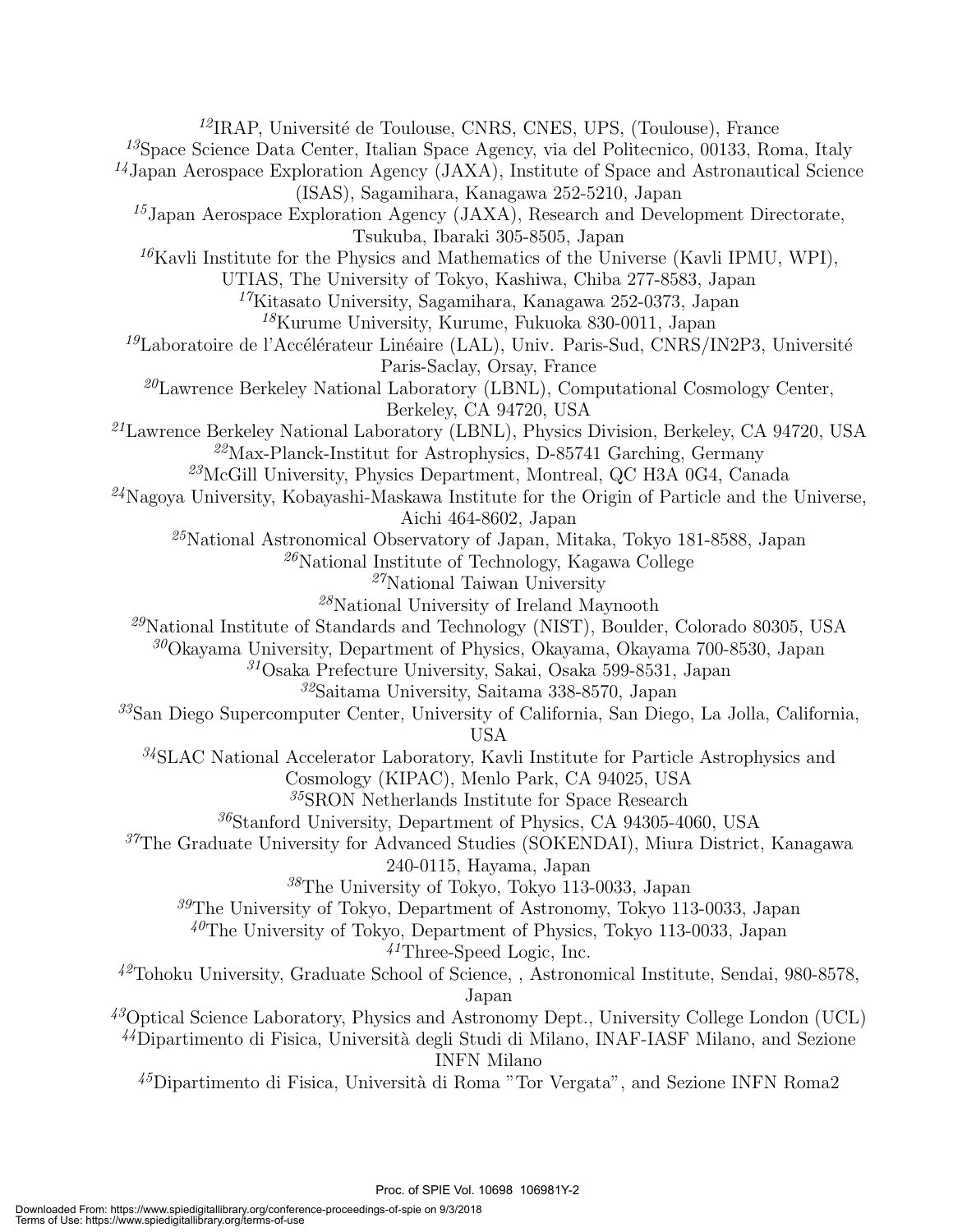<sup>46</sup>Dipartimento di Fisica, Università La Sapienza, P. le A. Moro 2, Roma, Italy and INFN Roma

*<sup>47</sup>*University of California, Berkeley, Department of Physics, Berkeley, CA 94720, USA

*<sup>48</sup>*University of California, Berkeley, Space Science Laboratory, Berkeley, CA 94720, USA

*<sup>49</sup>*University of California, San Diego, Department of Physics, San Diego, CA 92093-0424, USA

*<sup>50</sup>*DAMTP, Centre for Mathematical Sciences, Wilberforce Road, Cambridge CB3 0WA, U.K.

*<sup>51</sup>*University of Colorado Boulder, Department of Physics and Center for Astrophysics and Space Astronomy, CO 80309, USA

<sup>52</sup>Dipartimento di Fisica e Scienze della Terra, Università di Ferrara and Sezione INFN di Ferrara, Via Saragat 1, 44122 Ferrara, Italy

*<sup>53</sup>*University of Manchester, Manchester M13 9PL, United Kingdom

*<sup>54</sup>*University of Milano, and Sezione INFN Milano

*<sup>55</sup>*University of Milano Bicocca, Physics Department, p.zza della Scienza, 3, 20126 Milan Italy

*<sup>56</sup>*University of Oslo, Institute of Theoretical Astrophysics, University of Oslo, NO-0315 Oslo,

Norway

*<sup>57</sup>*University of Oxford

 Konan University, Faculty of Science and Engineering, Hyogo 658-8501, Japan Yokohama National University, Yokohama, Kanagawa 240-8501, Japan Institute of Astronomy, Madingley Road, Cambridge CB3 0HA, U.K. Institut d'Astrophysique de Paris, CNRS/Sorbonne Université, Paris France Mullard Space Science Laboratory, University College London, London

*<sup>63</sup>* Department of Space and Aeronautics, University of Science and Technology of Hanoi

(USTH), Vietnam Academy of Science and Technology (VAST), Hanoi, Vietnam

*<sup>64</sup>*Kavli Institute for Cosmology Cambridge, Madingley Road, Cambridge CB3 0HA, U.K.

#### **ABSTRACT**

LiteBIRD is a candidate for JAXA's strategic large mission to observe the cosmic microwave background (CMB) polarization over the full sky at large angular scales. It is planned to be launched in the 2020s with an H3 launch vehicle for three years of observations at a Sun-Earth Lagrangian point (L2). The concept design has been studied by researchers from Japan, U.S., Canada and Europe during the ISAS Phase-A1. Large scale measurements of the CMB B-mode polarization are known as the best probe to detect primordial gravitational waves. The goal of LiteBIRD is to measure the tensor-to-scalar ratio (*r*) with precision of *δr <* 0*.*001. A 3-year full sky survey will be carried out with a low frequency  $(34 - 161 \text{ GHz})$  telescope (LFT) and a high frequency  $(89 - 448 \text{ GHz})$ telescope (HFT), which achieve a sensitivity of 2.5 *µ*K-arcmin with an angular resolution of *∼* 30 arcminutes around 100 GHz. The concept design of LiteBIRD system, payload module (PLM), cryo-structure, LFT and verification plan is described in this paper.

**Keywords:** Cosmic microwave background, space program, millimeter-wave polarization, cryogenic telescope

#### **1. INTRODUCTION**

LiteBIRD, Lite (Light) satellite for the studies of B-mode polarization and Inflation from cosmic background Radiation Detection, observes the cosmic microwave background (CMB) polarization over the full sky at large angular scales.1–5 Cosmological inflation predicts primordial gravitational waves, which imprinted large-scale curl (B-mode) patterns in the CMB polarization map.6–9 Measurements of the CMB B-mode signals are known as the best probe to detect the primordial gravitational waves and to measure the inflation energy. The scientific objective of LiteBIRD is to test major inflationary models.<sup>10</sup> The power of the B-modes is proportional to the

Send correspondence to Yutaro Sekimoto, E-mail: sekimoto.yutaro@jaxa.jp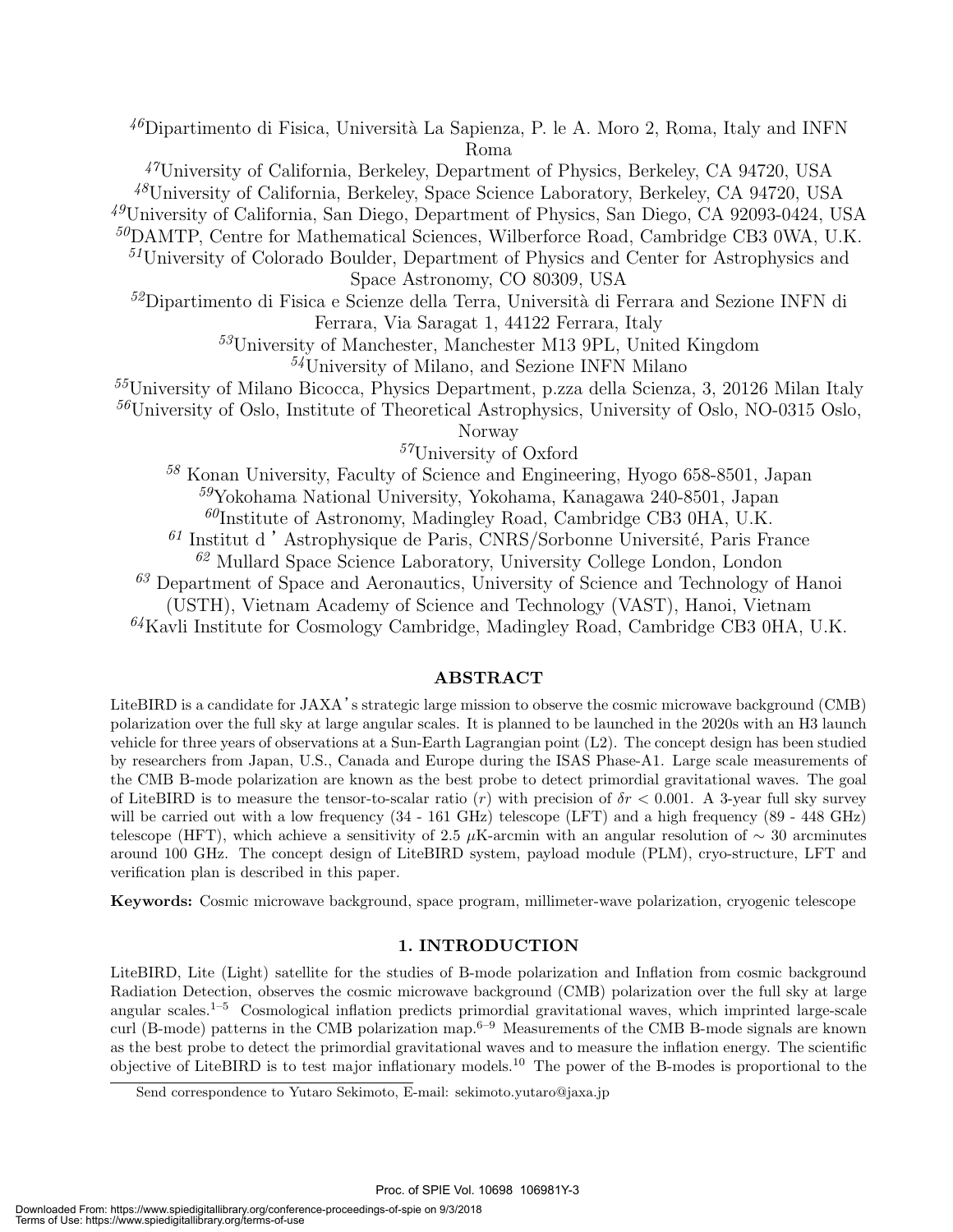

Figure 1. The LiteBIRD spacecraft

tensor-to-scalar ratio, *r*. The current upper limit on *r* is  $r < 0.07$ .<sup>11</sup> The mission goal of LiteBIRD is to measure *r* with a precision of  $\delta r < 0.001$ , which provides a crucial test of the cosmic inflation. The required angular coverage is  $2 < l < 200$ , where *l* (ell) is the multipole moment.

LiteBIRD is a candidate for JAXA's strategic large mission. LiteBIRD has been endorsed as one of the prioritized projects in the master plan 2017 by the Science Council of Japan. A down-selection by ISAS is planned around late 2018 *∼* early 2019. It is scheduled to be launched around 2027 with an H3 vehicle for three years of observations at a Lagrangian point (L2) of the Earth-Sun system. The concept design has been studied by researchers from Japan, U.S., Canada, and Europe since September 2016. This proceedings presents a part of the concept design. Details of the cryo-system,<sup>12</sup> electric system,<sup>13</sup> focal plane,<sup>14</sup> LFT optics,<sup>15</sup> and HWP<sup>16</sup> of LiteBIRD are separately reported.

#### **2. SYSTEM DESIGN**

Requirements flow down from science goal of  $\delta r = 0.001$ . This requirement is equally divided into three; statistical uncertainty of less than  $\delta r = 5.7 \times 10^{-4}$ , systematic uncertainty of less than  $\delta r = 5.7 \times 10^{-4}$ , and a margin of  $\delta r = 5.7 \times 10^{-4}$ . The statistical uncertainty includes uncertainties of lensing B-mode and foregrounds subtraction.

One advantage of a space program for CMB B-mode polarization detection is foreground subtraction, which is studied with broadband and large angles. Several approaches have been investigated for LiteBIRD.<sup>17–21</sup> These studies found that it can be marginal to achieve  $\delta r = 5.7 \times 10^{-4}$  with the 2016 baseline sensitivity presented at the last SPIE 2016 at Edinburgh.<sup>4</sup> So we have designed an enhanced HFT; both HFT and LFT have equal bandwidth of 1:5.

There are many sources of systematic errors. Each item of the errors contributes to be less than 1 % of  $\delta r = 5.7 \times 10^{-4}$ . The HWP can reduce differential systematic errors, including with beam patterns, gain, and bandpass.<sup>22</sup> On the other hand, the HWP itself can produce the systematic errors<sup>23</sup> and the study is in progress.

The LiteBIRD spacecraft is shown in Figure 1. The block diagram dipicting the preliminary task sharing of LiteBIRD is shown in Figure 2. The spacecarft is composed of payload module (PLM) and service module (SVM). The PLM consists of high frequency and low frequency telescopes, with their respective focal planes, and cryo-structure and room-temperature part of PLM. The cryo-structure is made of active cooling chain including sub-K cooler and passive cooling (V-groove), and mechanical structures. The basic parameters of LiteBIRD are tabulated in Table 1.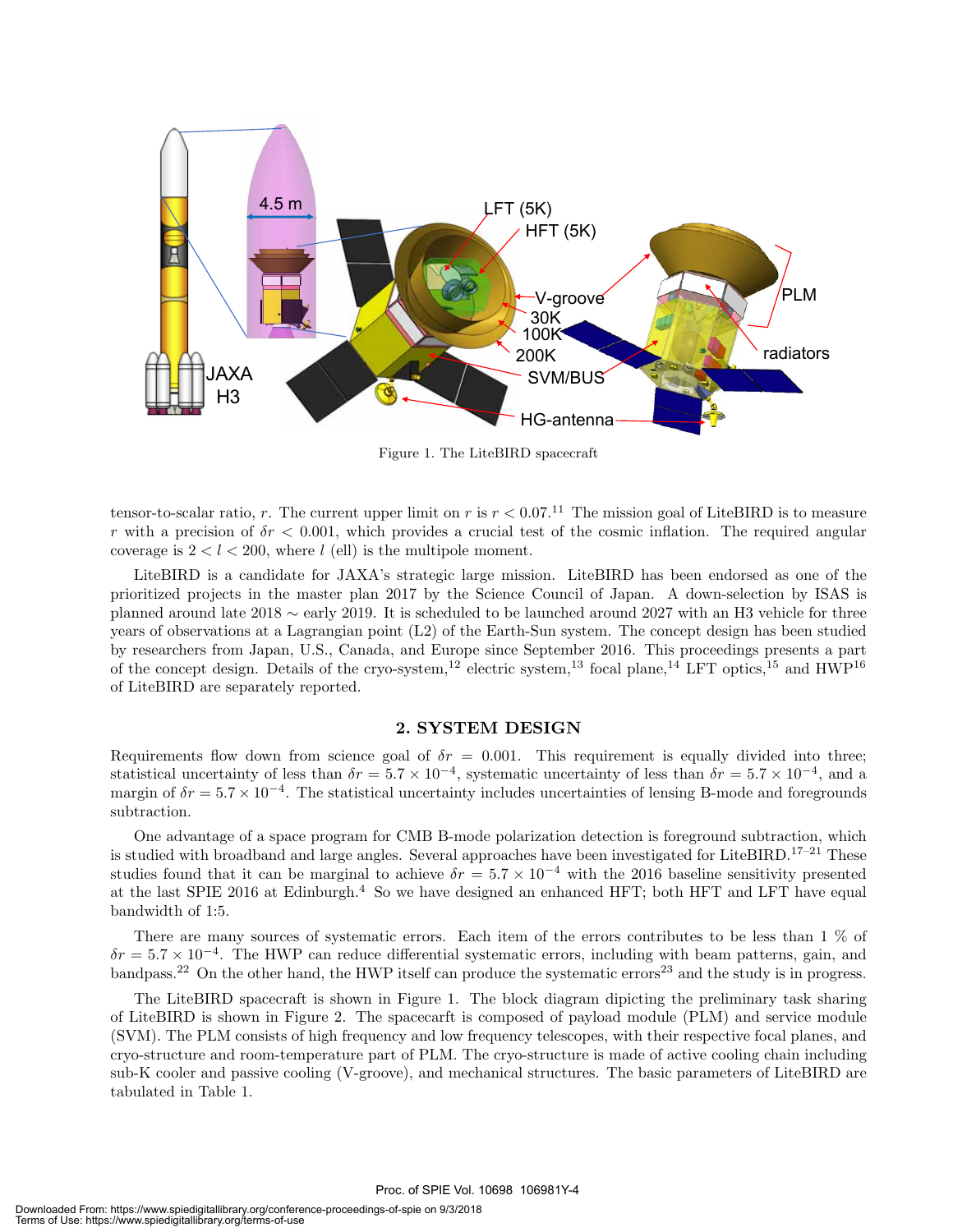

Figure 2. Preliminary work sharing of LiteBIRD. Red, green, and yellow indicate European, US and Canada contributions, respectively. cas: cold aperture stop.



Figure 3. Sensitivity of LiteBIRD. The 2016 Baseline sensitivity was reported in Ishino et al.<sup>4</sup>

The design and operation of the LiteBIRD satellite are driven by requirements, which derive from the top requirement of  $\delta r = 0.001$ . A 3-year full sky survey will be carried out with LFT (34 - 161 GHz) and HFT (89 -448 GHz) to achieve the unprecedented sensitivity (Figure 3 and Table 2) . The mission instruments are cooled down below 5 K with mechanical cryocoolers and a passive cooling system.

Due to the limited bandwidth of a half-wave plate for polarization modulation, LiteBIRD has two telescopes: a reflective low-frequency telescope with an aperture of 40 cm and a high-frequency telescope with an aperture of 30 cm. The angular resolution of each band is tabulated in Table 2. Both telescopes have polarization-sensitive multi-chroic TES array detector operated at  $100$   $\rm mK.^{14}$ 

The LiteBIRD mission plan envisions three years of observations at the Sun-Earth Lagrangian 2 point. It is a spinning satellite with a precession angle  $(\alpha)$  of 45 degrees and spin angle  $(\beta)$  of 50 degrees with spin rate of 0.1 rpm and precession period of 93 minutes, which are optimized from crossing angles and revisits of previously scanned regions.

The BUS or service module (SVM) of LiteBIRD is shown in Figure 1. The SVM supports scan, pointing, power supply and communication as specified in Table 1. The mass and electrical power of LiteBIRD are 2.6 tons and 3.0 kW, respectively. The breakdown is tabulated in Table 3. The mass and electrical power of SVM include a 10 % margin. The mass and electrical power of PLM include a 20 % margin. The electronics system design of LiteBIRD has been reported by Tsujimoto et al.<sup>13</sup>

The power consumption of cooler compressors and drivers is about 1.5 kW, which is transferred to radiators with heat pipes. The area of the radiators is required to be around  $10 \text{ m}^2$ , so most outer panels of 300K PLM and some part of upper surface of SVM are used as radiators.

The data transfer and telecommunication are planned with a new JAXA 54 m ground station, GREAT (GRound station for deep space Exploration And Tele-communication), which is under construction near the USUDA 64 m station, Nagano prefecture, Japan.

#### **3. PAYLOAD MODULE**

Requirements for payload module have been derived from the top-level requirement of achieving a tensor-to-scalar ratio error of *δr* = 0*.*001. LiteBIRD observes millimeter waves from 34 GHz to 448 GHz with two telescopes, LFT and HFT. A HWP for polarization modulation has a limited bandwidth, and so LiteBIRD has two telescopes to cover the frequency bands as defined in Table 4. This focal plane design is based on multi-chroic TES at 100 mK operation.<sup>14</sup>

The frequency coverages of LFT and HFT have been modified after the last SPIE conference<sup>4, 24</sup>. Both telescopes have equal 1:5 band coverage: LFT observes Synchrotron and CMB bands, and HFT covers both CMB and dust bands. The CMB bands of 89 - 161 GHz are overlapped to reduce systematics associated with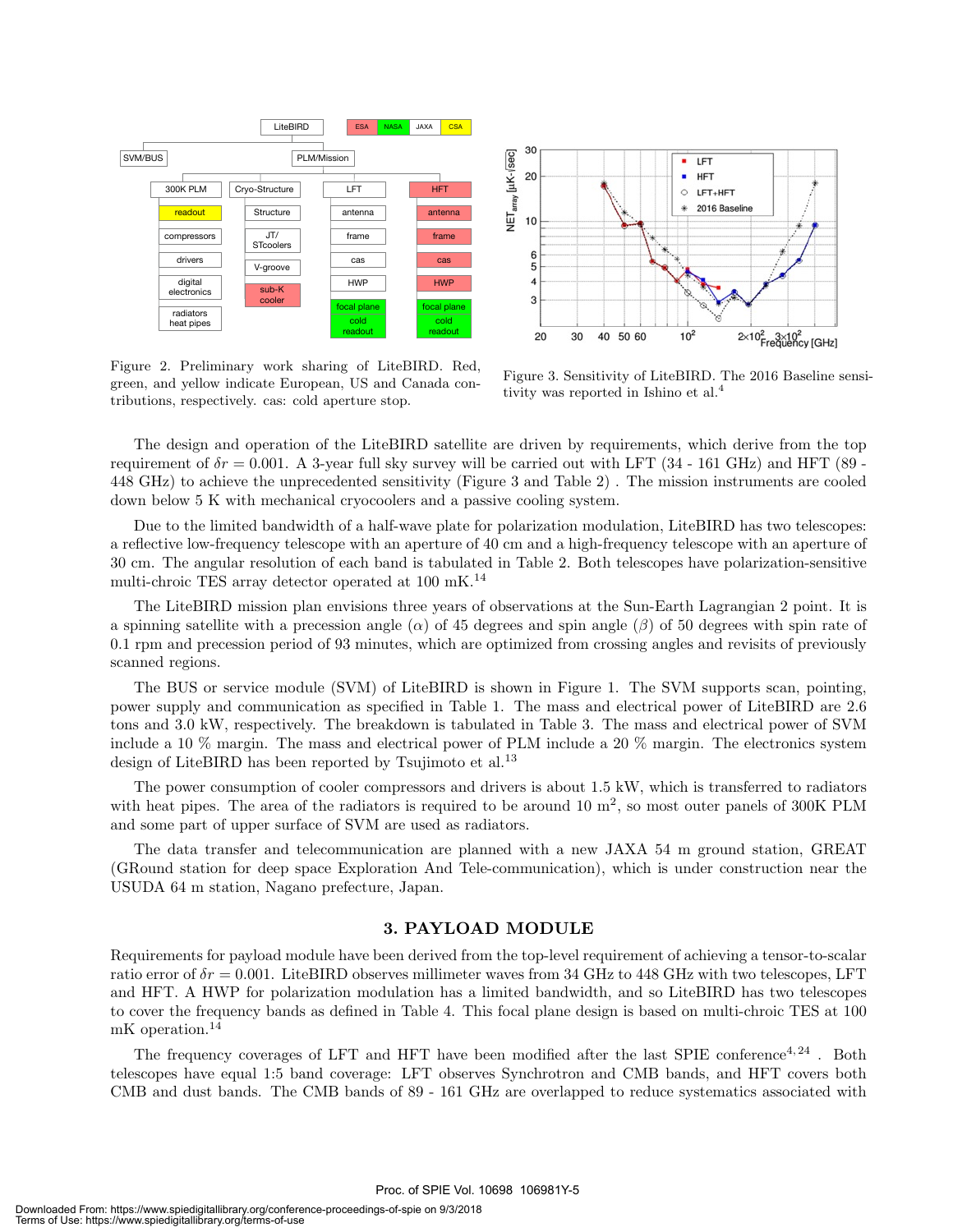| Table 1. LiteBIRD basic parameters |                                                                      |                                          |  |  |  |  |
|------------------------------------|----------------------------------------------------------------------|------------------------------------------|--|--|--|--|
|                                    | Low Frequency Telescope (LFT)                                        | High Frequency Telescope (HFT)           |  |  |  |  |
| Frequency                          | $34 \sim 161$ GHz                                                    | $89 \sim 448$ GHz                        |  |  |  |  |
| field of view                      | $> 20 \text{ deg} \times 10 \text{ deg}$                             | $> 20 \text{ deg} \times 10 \text{ deg}$ |  |  |  |  |
| aperture diameter                  | $400 \text{ mm}$                                                     | $300 \text{ mm}$                         |  |  |  |  |
| angular resolution                 | $20 \sim 70$ arcmin                                                  | $10 \sim 40$ arcmin                      |  |  |  |  |
| rotational HWP                     | 88 rpm                                                               | $170$ rpm                                |  |  |  |  |
| number of detectors                | $\sim$ 1000                                                          | $\sim$ 2100                              |  |  |  |  |
| data sampling rate                 | $22$ Hz                                                              | $46$ Hz                                  |  |  |  |  |
| Uncertainty of $r$                 | $\delta r < 1 \times 10^{-3}$                                        |                                          |  |  |  |  |
| Observation period                 | 3 years                                                              |                                          |  |  |  |  |
| Scan                               | L2 Lissajous, precession angle 45 deg, spin angle 50 deg $(0.1$ rpm) |                                          |  |  |  |  |
| Sensitivity                        | $< 3\mu$ K·arcmin                                                    |                                          |  |  |  |  |
| pointing knowledge                 | $<$ 3 arcmin                                                         |                                          |  |  |  |  |
|                                    | bath temperature 100 mK                                              |                                          |  |  |  |  |
| focal plane array                  | $NET_{\text{array}}^P = 1.7 \mu K \cdot \sqrt{s}$                    |                                          |  |  |  |  |
|                                    | detector $f_{\text{knee}} < 20 \text{ mHz}$                          |                                          |  |  |  |  |
| data transfer                      | 7 GByte/day                                                          |                                          |  |  |  |  |
| mass                               | $2.6~\mathrm{ton}$                                                   |                                          |  |  |  |  |
| electrical power                   | $3.0\;{\rm kW}$                                                      |                                          |  |  |  |  |

| Band | NET array                | $\pm \omega$ . $\pm \cdot \omega$<br>LFT |                          |           | $\frac{1}{2}$<br><b>HFT</b> |                |
|------|--------------------------|------------------------------------------|--------------------------|-----------|-----------------------------|----------------|
|      |                          | beam size                                | $NET_{\text{array}}$     | beam size | $NET_{\text{array}}$        | sensitivity    |
| GHz  | $\mu$ K-s <sup>1/2</sup> | arcmin                                   | $\mu$ K-s <sup>1/2</sup> | arcmin    | $\mu$ K-s <sup>1/2</sup>    | $\mu$ K-arcmin |
| 40   | 13.4                     | 69.2                                     | 13.4                     |           |                             | 27.9           |
| 50   | 9.4                      | 56.9                                     | 9.4                      |           |                             | 19.6           |
| 60   | 7.5                      | 49.0                                     | 7.5                      |           |                             | 15.6           |
| 68   | 5.9                      | 40.8                                     | 5.9                      |           |                             | 12.3           |
| 78   | 4.8                      | 36.1                                     | 4.8                      |           |                             | 10.0           |
| 89   | 4.5                      | 32.3                                     | 4.5                      |           |                             | 9.4            |
| 100  | 3.7                      | 27.7                                     | 5.9                      | 37.0      | 4.6                         | 7.6            |
| 119  | 3.0                      | 23.7                                     | 4.6                      | 31.6      | 4.1                         | 6.4            |
| 140  | 2.4                      | 20.7                                     | 4.4                      | 27.6      | 2.9                         | $5.1\,$        |
| 166  | 3.4                      |                                          |                          | 24.2      | 3.4                         | 7.0            |
| 195  | 2.8                      |                                          |                          | 21.7      | 2.8                         | 5.8            |
| 235  | 3.8                      |                                          |                          | 19.6      | 3.8                         | 8.0            |
| 280  | 4.4                      |                                          |                          | 13.2      | 4.4                         | 9.1            |
| 337  | 5.5                      |                                          |                          | 11.2      | 5.5                         | 11.4           |
| 402  | 9.4                      |                                          |                          | 9.7       | 9.4                         | 19.6           |

Table 2. Sensitivity and beam size of LiteBIRD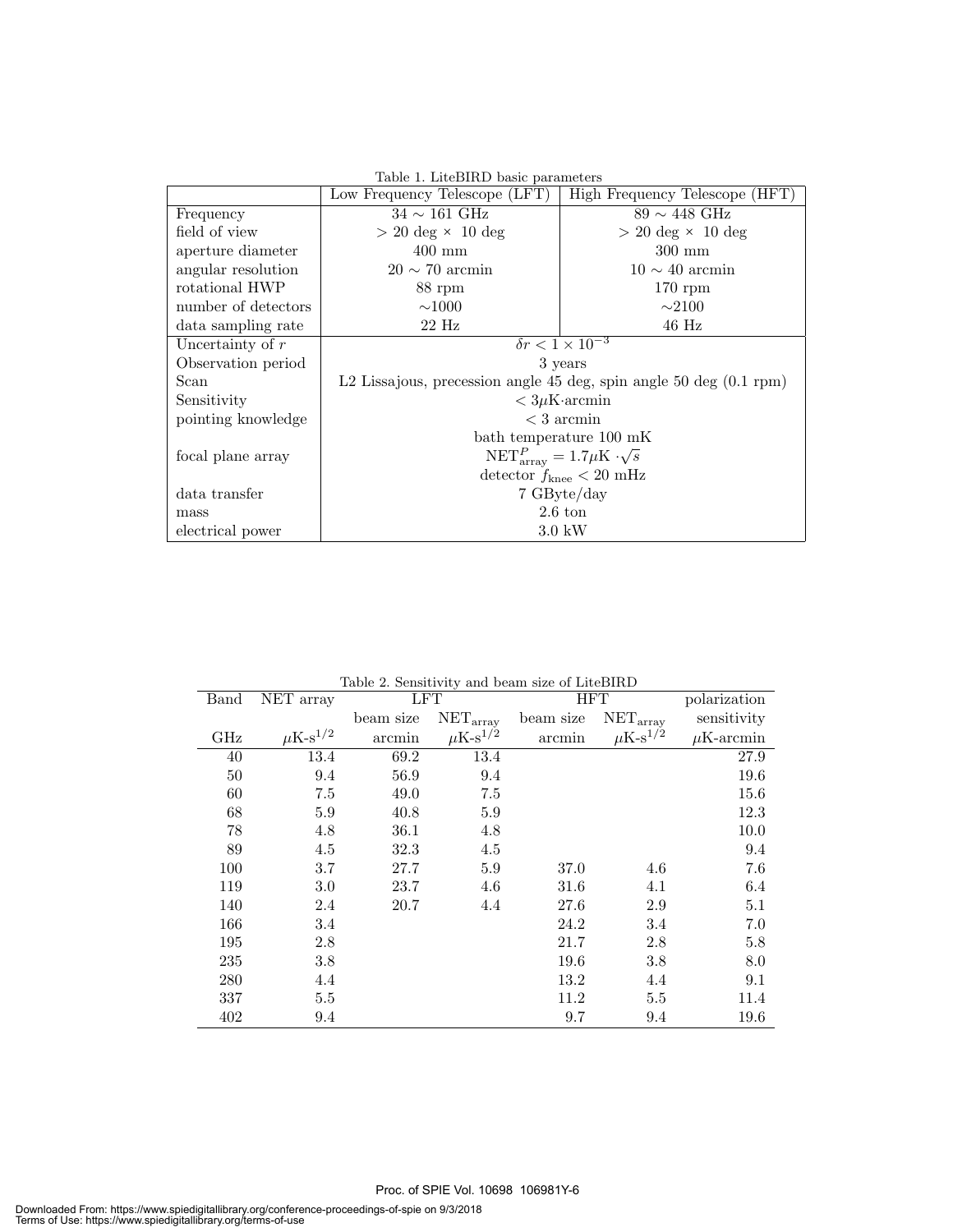|                                            |                              | mass             |         | electrical       |
|--------------------------------------------|------------------------------|------------------|---------|------------------|
|                                            |                              | [kg]             |         | power [W]        |
| 5K PLM                                     |                              | $\overline{260}$ |         |                  |
|                                            | <b>LFT</b>                   |                  | 148     |                  |
|                                            | <b>HFT</b>                   |                  | 91      |                  |
|                                            | sub-K cooler                 |                  | 7       |                  |
|                                            | margin                       |                  | 14      |                  |
| Structure                                  |                              | 188.4            |         |                  |
|                                            | truss                        |                  | 71.4    |                  |
|                                            | V-groove                     |                  | 107     |                  |
|                                            | harness                      |                  | 4       |                  |
|                                            | He pipes                     |                  | 6       |                  |
| Coolers and compressors                    |                              | 297              |         |                  |
|                                            | ST coolers                   |                  | 86      | 450              |
|                                            | JT cooler compressors        |                  | 86      | 165              |
|                                            | base, radiators              |                  | 125     |                  |
| Cooler drivers                             |                              | 149              |         |                  |
|                                            | ST drivers                   |                  | 110     | 651              |
|                                            | JT drivers                   |                  |         | 280              |
|                                            | sub-K driver                 |                  | 39      | 26               |
| Electronics                                |                              | 44               |         |                  |
|                                            | HWP controller               |                  | $5.2\,$ | 52               |
|                                            | house keeping                |                  | $5.2\,$ | 26               |
|                                            | data compression electronics |                  | 28      | 26               |
|                                            | warm electronics unit        |                  |         | 172              |
|                                            | squid controller             |                  |         |                  |
|                                            | power distribution unit      |                  | 6       | 20               |
|                                            | M-SWR (14port)               |                  |         | 5                |
| Radiator/heaters                           |                              | 108              |         |                  |
|                                            | MLI, heaters, sensors        |                  | 15.4    |                  |
|                                            | radiator/heat pipes          |                  | 93      |                  |
| 300K PLM sum                               |                              | 787              |         | 1873             |
| 300K PLM sum $+$ 20 $\%$ margin $+$ 5K PLM |                              |                  |         | 2247             |
| SVM (including $10\%$ margin)              |                              | 1357             |         | $\overline{715}$ |
| Total                                      |                              | 2561             |         | 2962             |

#### Table 3. Mass and power estimates of LiteBIRD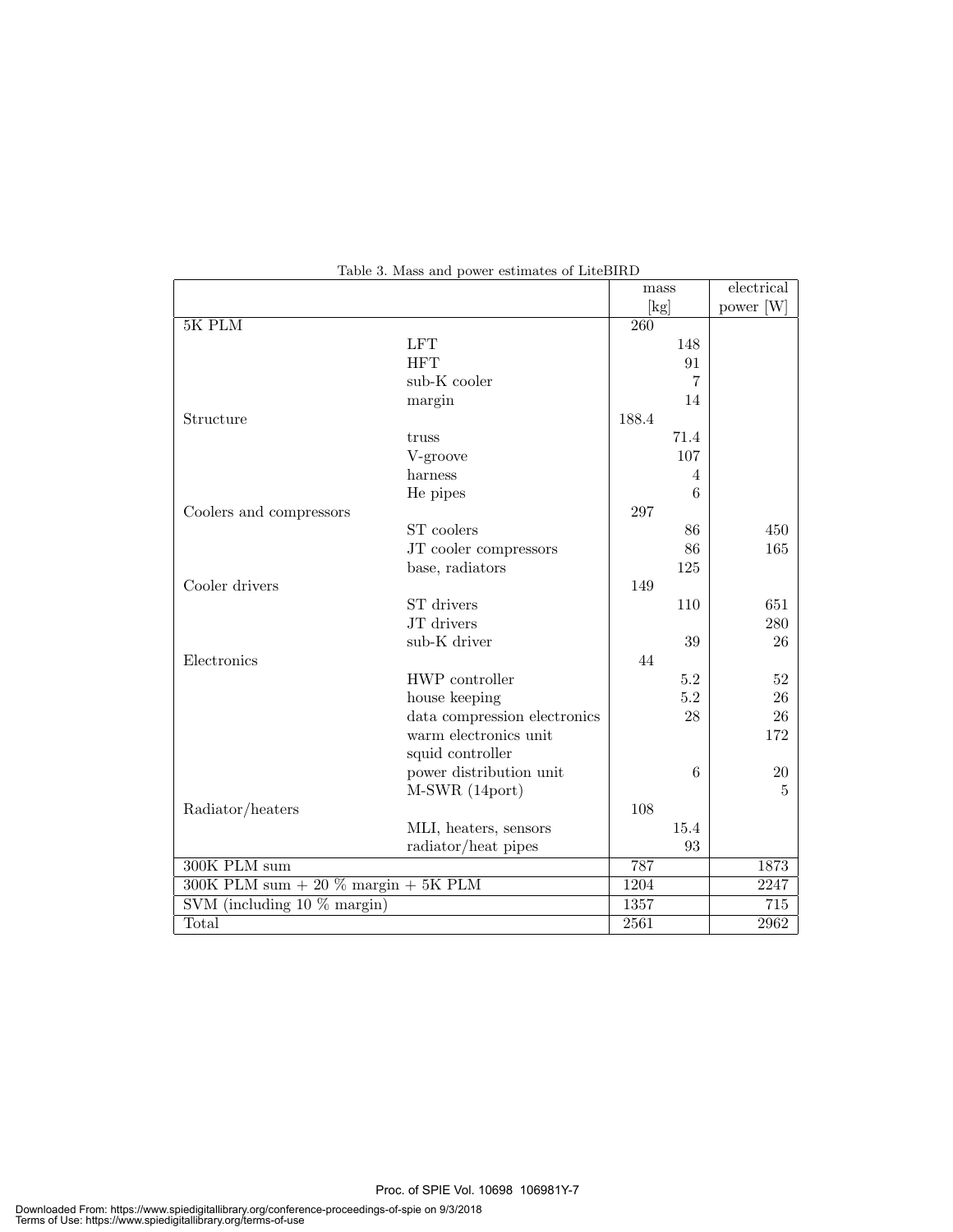

Figure 4. Left: a cartoon of the payload module (PLM) including 300 K part. Right : LFT and HFT. This LFT drawing shows cold aperture stop (CAS), two mirrors and the focal plane array. HFT is the smaller one. The envelope of LFT and HFT is less than  $1.7 \text{ m} \times 1.7 \text{ m} \times 1.4 \text{ m}$  height.



Figure 5. LFT and its support structure. There is a 5K optical bench for HFT in the back side. The outmost of both telescopes is less than1.7 m *×* 1.7 m *×* 1.4 m height. LFT and HFT have apertures of 400 and 300 millimeter, respectively. The right-side panel shows the low frequency antenna design, which is supported from the 300K ring ( $\phi = 1800$  mm) by bipods.

the telescope and as a redundancy. A design of LFT and PLM is shown in Figure 5. Both telescopes are cooled down to 5K. The major requirements on the PLM of LiteBIRD are tabulated in Table 5.

LFT has an aperture of 40 cm, and HFT has an aperture of 30 cm. The envelope of LFT and HFT is less than  $1.7 \text{ m} \times 1.7 \text{ m} \times 1.4 \text{ m}$  height. This size should be kept as small as possible, because the radiative cooling power of a non-expandable V-groove is dependent on the opening angle. The weights of LFT and HFT are expected to be 148 kg and 91 kg, respectively. This is also kept as light as possible, because the thermal conductivity of the support truss depends on the mass.

HFT has been designed by the European consortium and the European Space Agency (ESA). Current baseline design of HFT is a reflective antenna with a reflective HWP. The broadband capability of the reflective HWP has been demonstrated.<sup>25</sup> An optical design of the HFT has been presented by Hasebe et al.<sup>26</sup>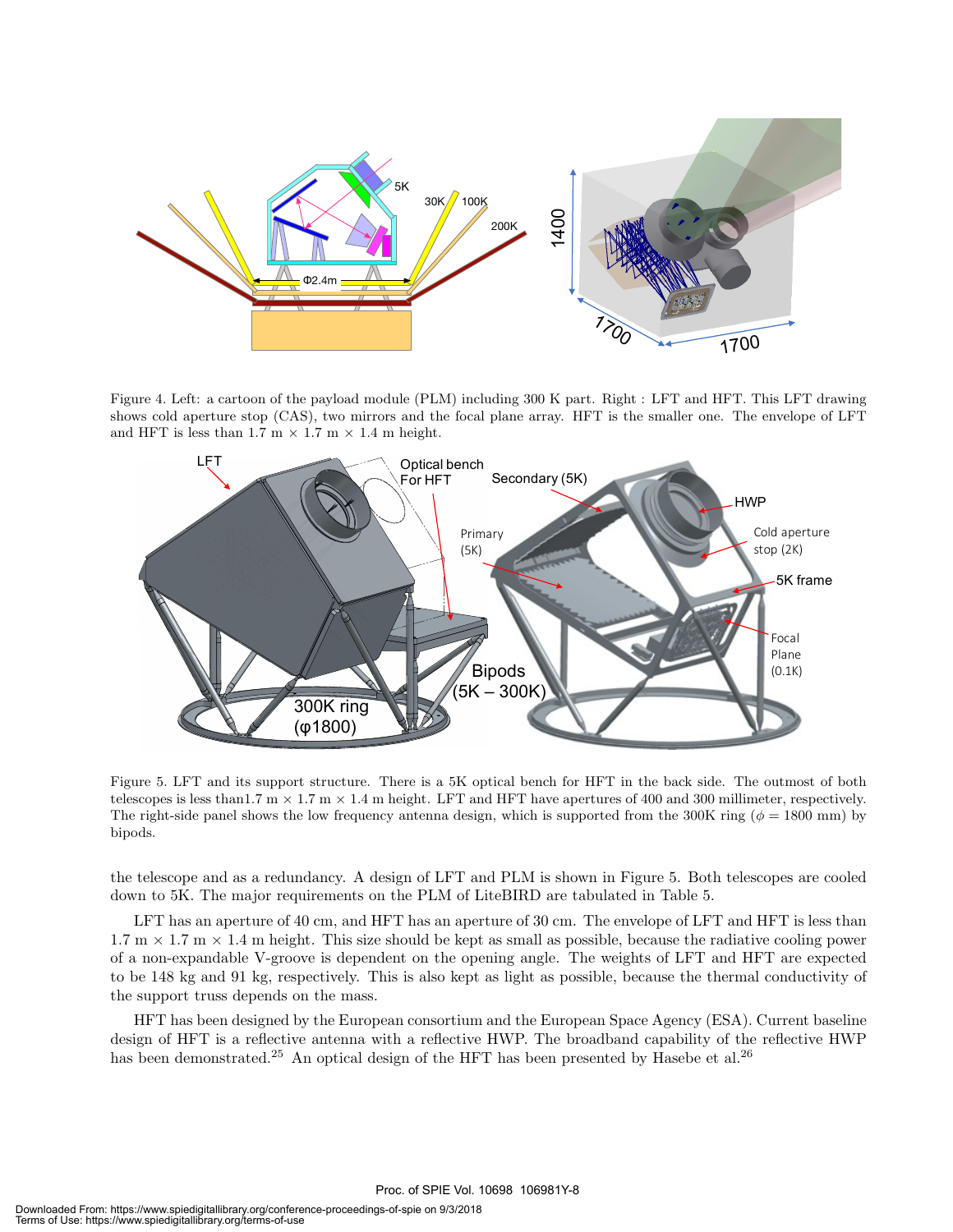#### **4. LOW FREQUENCY TELESCOPE (LFT)**

Challenges of LiteBIRD are wide field-of-view (FoV) and broadband capabilities of millimeter-wave polarization measurements, which are derived from the sensitivity requirements. The wide FoV corresponds to a large focal plane area; a detector pixel has different spill-over or edge-taper depending on the pixel position on the focal plane. Possible paths of stray light increase with a wider FoV. The broad-band (1:5) capability requires different frequency modules. Current planar band-pass filter technology has limited bandwidth, so for example, one frequency module receives 40 GHz, but the higher frequency modules reflect 40 GHz (see Table 4). There are many band edges, where the feed pattern may distort. The telescope has many reflection paths among FP, CAS, HWP, among quasi-optical LP Filters. The absorbers covering the optics and the focal plane are not ideal and they have frequency dependence as well as angle dependence of reflectance. These challenges shall be overcome by design and demonstrations.

After various trade-off studies of various optical configurations including a front-fed Dragone,<sup>27</sup> we concluded that the crossed Dragone antenna is the best option for LiteBIRD. Wide FoV design of a crossed Dragone antenna has been studied by Kashima et al. 2018.<sup>28</sup> A ray diagram of LFT is shown in Figure 6, which has an FoV of 20 degrees *×* 10 degrees. The F#3.0 and the crossing angle of optical axes of 90 degrees are chosen after an extensive study of stray light. We found that "clipped" side lobe<sup>29</sup> or triple reflection<sup>15</sup> of the crossed Dragone optics can be avoided with this configuration. Primary and secondary mirrors have rectangular shape (*∼* 900 mm *×*800 mm) with serrations to reduce diffraction pattern from the edges of mirrors. An optimization for the serration pattern has been reported.<sup>30</sup> The far sidelobe knowledge of  $-60$  dB (see Table 5) is one of challenging requirements. In flight, the calibration accuracy of LiteBIRD is not as good as that of the Planck satellite. The far sidelobe is designed as low as possible in order to predict it from room temperature measurements of the far sidelobes, cryogenic measurements of near sidelobes, and in-flight calibration of near sidelobes.

Physical optics simulation of LFT with  $GRASP10^{31}$  is reported by Imada et al.,<sup>15</sup> the simulated telescope elements including LFT reflectors and cold aperture stop. At this stage, the HWP, which may generate additional side-lobes, is not taken into account for the physical optics simulation. LiteBIRD is more challenging for modeling the optics than Planck.<sup>32</sup> It is necessary to take into account following items: (1) absorbers on enclosures, aperture stops, hoods, baffles; (2) broadband feeds with lower return loss and larger side lobes; (3) HWP effects including the rotation mechanism on the beam.

There is a trade-off of mechanical structure in LFT between a frame type and an optical bench type. A frame-type design of LFT is shown in Figure 5. The frame and LF mirrors are made of aluminum in order to shrink similarly to 5 K. The mass of LFT including the focal plane is estimated to *∼* 150 kg. The frame is supported by trusses made of CFRP via a kinematic mount to release thermal stress.

In the optical bench configuration as shown in Figure 4, the LF-antenna, 5K enclosure and the focal plane are independently supported on the optical bench. The 5K enclosure supports the HWP and cold aperture stop. The 5K frame plays the roles of an optical bench, 5K enclosure, and support for LF mirrors, and thus the mass of LFT can be reduced. There is a concern on possible distortion of the 5K frame by thermoelastic effect of absorbers or the rotating HWP. The absorber, made of plastic/carbon is adhered to a panel with epoxy, then the panel is fixed to the 5K frame. The cryogenic contraction of the absorber and the epoxy is a potential source of thermal deformation of the antenna. If there is non-uniformity of mass distribution of the HWP at 88 r.p.m., the HWP may be a possible source of distortion. The optical bench can mitigate such distortions. From the view point of verification and tests, the frame architecture can be used as an LF antenna structure. The 5K frame has a position reference for the focal plane and the HWP. The current baseline of HWP is a transmissive one, then extremely precise alignment is not required. In the case of reflective HWP, very precise alignment between the mirrors and HWP is required.

The 5 K frame is directly connected by the trusses, which have a temperature gradient from 300K to 5K and a finite thermal expansion coefficient. Because the trusses for the 5K frame architecture have different lengths, this can be a possible source for cryogenic deformation of the crossed Dragone antenna, but it can be mitigated by measuring the the thermal expansion coefficient.

A transmissive sapphire HWP has been developed for LiteBIRD.<sup>16,33</sup> The HWP is placed as the first optical element of the telescope, which is in front of the cold aperture stop or entrance pupil. The HWP is inclined at 5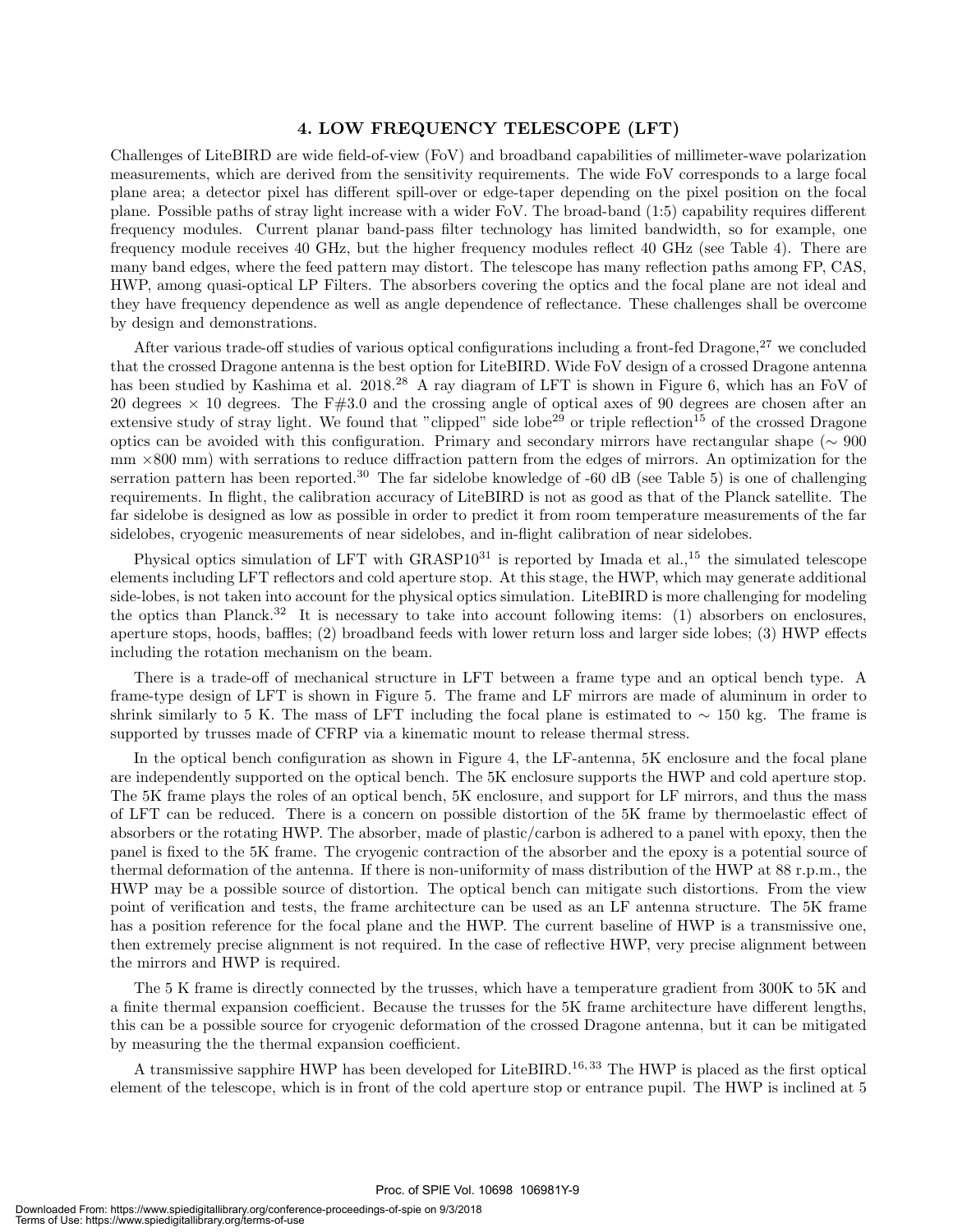| $\sigma$         | Type                    | Center  | <b>BW</b> | Low          | purpose.<br>High | Num. of          | TES channels |                  |
|------------------|-------------------------|---------|-----------|--------------|------------------|------------------|--------------|------------------|
|                  |                         | [GHz]   |           | $[\rm{GHz}]$ | $[\rm{GHz}]$     | wafers           | Opt/wf       | Total            |
| LFT 34 - 161 GHz | $\overline{1}$          | 40      | 0.30      | 34           | 46               | $\overline{3}$   | 14           | 42               |
|                  |                         | 60      | 0.23      | $53\,$       | 67               | $\sqrt{3}$       | $14\,$       | 42               |
|                  |                         | 78      | $0.23\,$  | 69           | 87               | $\overline{3}$   | $14\,$       | $42\,$           |
|                  | $\overline{2}$          | $50\,$  | $0.30\,$  | $43\,$       | $58\,$           | $\,4\,$          | 14           | $56\,$           |
|                  |                         | 68      | $0.23\,$  | $60\,$       | 76               | $\overline{4}$   | $14\,$       | $56\,$           |
|                  |                         | 89      | $0.23\,$  | $79\,$       | 99               | $\,4\,$          | $14\,$       | $56\,$           |
|                  | 3                       | 68      | $0.23\,$  | $60\,$       | $76\,$           | $\sqrt{3}$       | $38\,$       | $114\,$          |
|                  |                         | 89      | $0.23\,$  | 79           | 99               | $\overline{3}$   | $38\,$       | 114              |
|                  |                         | 119     | $0.30\,$  | 101          | $137\,$          | 3                | $38\,$       | 114              |
|                  | $\,4\,$                 | 78      | 0.23      | 69           | 87               | $\boldsymbol{3}$ | $38\,$       | 114              |
|                  |                         | 100     | $0.23\,$  | $89\,$       | $112\,$          | 3                | $38\,$       | $114\,$          |
|                  |                         | 140     | $0.30\,$  | $119\,$      | 161              | $\sqrt{3}$       | $38\,$       | 114              |
| HFT 89 - 448 GHz | $\overline{5}$          | 100     | 0.23      | 89           | $\overline{112}$ | $\overline{3}$   | 74           | $\overline{222}$ |
|                  |                         | 140     | $0.30\,$  | 119          | 161              | $\boldsymbol{3}$ | $74\,$       | $222\,$          |
|                  |                         | 195     | $0.30\,$  | 166          | 224              | 3                | $74\,$       | $222\,$          |
|                  | $\,6$                   | 119     | $0.30\,$  | 101          | 137              | $\overline{2}$   | $74\,$       | 148              |
|                  |                         | 166     | $0.30\,$  | 141          | 191              | $\overline{2}$   | $74\,$       | 148              |
|                  |                         | $235\,$ | 0.30      | $200\,$      | $270\,$          | $\overline{2}$   | $74\,$       | 148              |
|                  | $\overline{7}$          | $235\,$ | $0.30\,$  | $200\,$      | $270\,$          | $\,1$            |              |                  |
|                  |                         | 337     | $0.30\,$  | 286          | 388              | $\,1$            | 338          | 338              |
|                  | $8\,$                   | 280     | $0.30\,$  | 238          | 322              | $\,1$            | 338          | $338\,$          |
|                  |                         | 402     | 0.23      | 356          | 448              | $\mathbf{1}$     | 338          | 338              |
| Total            |                         |         |           |              |                  |                  |              | 3102             |
| <b>LFT</b>       |                         |         |           |              |                  |                  |              | 978              |
| <b>HFT</b>       |                         |         |           |              |                  |                  |              | 2124             |
|                  |                         |         |           |              |                  |                  |              |                  |
|                  |                         |         |           |              |                  |                  |              |                  |
|                  |                         |         |           |              |                  |                  |              |                  |
|                  |                         |         |           |              |                  |                  |              |                  |
|                  |                         |         |           |              |                  |                  |              |                  |
|                  | W<br><b>CALCULATION</b> |         |           |              |                  |                  |              |                  |

Table 4. Frequency bands and detector configuration. The CO lines are avoided with planar notch filters. This table shows only optical TESs. There are additional dark TESs for the monitor purpose.





Figure 6. Ray trace of LFT crossed Dragone optics with an aperture diameter of 400 mm and FoV of 20 degrees *×* 10 degrees. The optical configuration is F#3.0 and the crossing angle of the optical axes of 90 degree.

Figure 7. A design of cold aperture stop at 2 K. The HWP is inclined at 5 degrees.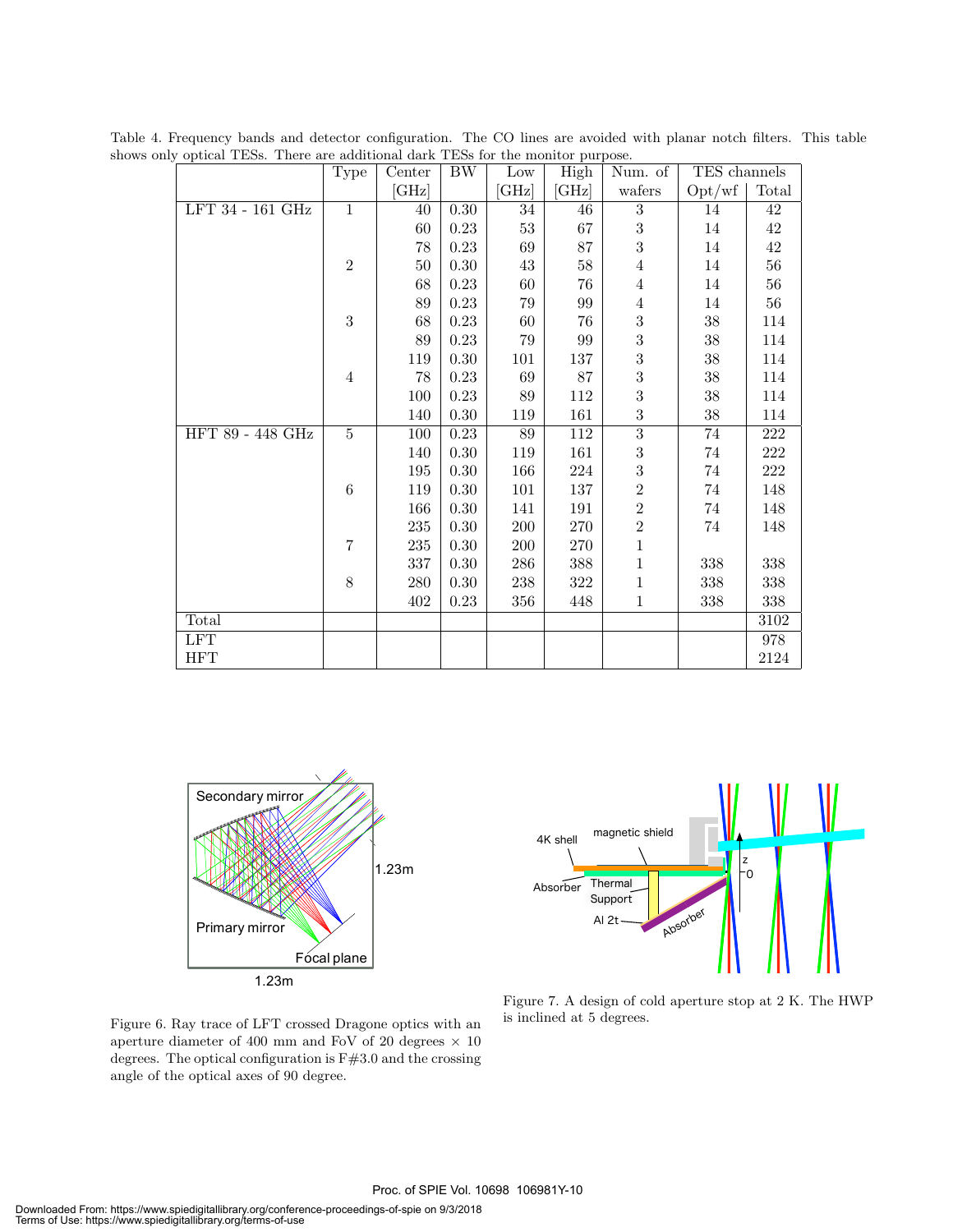| Requirements                         |                                     | Method    | Model       | method                     |
|--------------------------------------|-------------------------------------|-----------|-------------|----------------------------|
| <b>Instrument Sensitivity</b>        | Table 2                             | CT        | DM, EM, FM  | hot-cold                   |
| Spectral optical response            | $0.10\%$                            | CT        | DM, FM      | CW/FTS                     |
| Band definitions                     | Table 4                             | CT        | DM, FM      | CW/FTS                     |
| Data loss due to Cosmic rays         | $5\%$                               | А         | DM, EM, FM  | hot-cold                   |
| Operating life of instruments        | 3 years                             | A, CT     | DM, EM      |                            |
| Post demodulation 1/f noise          | $f_{\text{knee}} < 0.2 \text{ mHz}$ | CT        | DM, EM, FM  | rotating wire grid         |
| Modulation synchronous instr. pol.   | $< 0.03 \%$                         | CT        | DM, FM      | rotating wire grid         |
| Far sidelobe knowledge               | $-60dB$ (diffuse)                   | T, A      | DM, FM      | compact range              |
| Near sidelobe knowledge              | TBD                                 | CT        | DM, FM      | phase retrieval near field |
| Beam flattening                      | $<$ 15 $\%$                         | CT        | DM, FM      | phase retrieval near field |
| Response non-linearity               | TBD                                 | CT        | DM, EM, FM  | hot-cold                   |
| Gain variation in time (single det.) | $< 10 \%$ (600sec)                  | <b>CT</b> | DM, EM, FM  | hot-cold                   |
| Linear pol. responsivity             | TBD                                 | CT        | DM, FM      | rotating wire grid         |
| Pointing offset knowledge            | $<$ 3 arcmin                        | CT, A     | DM, FM      | phase retrieval near field |
| Abs. pol. angle knowledge            | $<$ 3 arcmin                        | CT        | DM, FM      | rotating wire grid         |
| Cooling capability                   |                                     | CT        | STM, EM, FM |                            |
| Mechanical properties                |                                     | T, A      | STM, EM, FM | standard tests             |

Table 5. Major requirements of PLM and verification methods. CT represents cryogenic test, A analysis, T room temperature test. DM: demonstration model, STM: structure thermal model, EM: engineering model, FM: flight model.

degrees to mitigate multiple reflections including optical ghost between the HWP and the focal plane. The HWP uses superconducting magnet for levitation. The eddy current and magnetic hysteresis dissipate and increase the temperature of rotating HWP from 5 K to 10 K. The re-cooling of HWP synchronizes to the re-cycling of the sub kelvin cooler.

A design of the cold aperture stop at 2.0 K with inner and outer diameters of 400 mm and 800 mm, respectively, is shown in Figure 7. This works to make good beam shape and to reduce the photon noise for relatively low edge taper of *∼* 3 dB configuration. It is thermally isolated from the 5K structure with CFRP pipes. A millimeter absorber, TK-RAM, $34,35$  is attached on Aluminum cone, which is connected to 1.8 K stage with thermal strap. The weight of the cold aperture stop including the absorber is estimated to be 7 kg. The first eigen frequency of the cold aperture stop was analyzed to be 120 Hz. The heat load to the 1.8K stage is around 2.0 mW including heaters to stabilize the temperature to less than 0.2 mK peak-to-peak.

Millimeter absorbers to reduce reflections are attached on the inside surface of the 5K frame, which plays an role of a cavity. Eccosorb AN72 and HR10 are candidates of such absorber, however, they have large TML (total mass loss) and CVCM (collected volatile condensable materials). According to NASA outgass database,<sup>36</sup> AN72 washed with ethanol shows reasonable TML and CVCM.

LF focal plane has been described by A. Suzuki et al.<sup>14</sup> The lens and sinuous antenna have broadband capability.<sup>37</sup> The focal plane with AlMn TES is cooled to 100 mK. Cosmic ray mitigation has been investigated.<sup>38</sup> A quasi-optical metal-mesh low-pass filter<sup>39</sup> is put in front of hexagonal modules to reduce thermal loads from the 5 K cavity. The focal plane is covered with a hood to reduce stray light. Magnetic shield to reduce magnetic variation from HWP covers the focal plane except for the optical input.

#### **5. CRYO-STRUCTURE**

Thermal design of LiteBIRD is based on studies for SPICA.<sup>40,41</sup> Cooler configuration composed of active mechanical coolers and passive radiative cooler is shown in Figure 8.

Radiative cooling with V-groove<sup>42</sup> is efficient especially for Sun-Earth Lagrangian 2 point, as Planck satellite demonstrated efficient passive cooling capability with V-groove.<sup>43</sup> The V-groove consists of several cones, whose facing surfaces are not parallel but open for sky. Infrared photons between them are radiated to cold space in a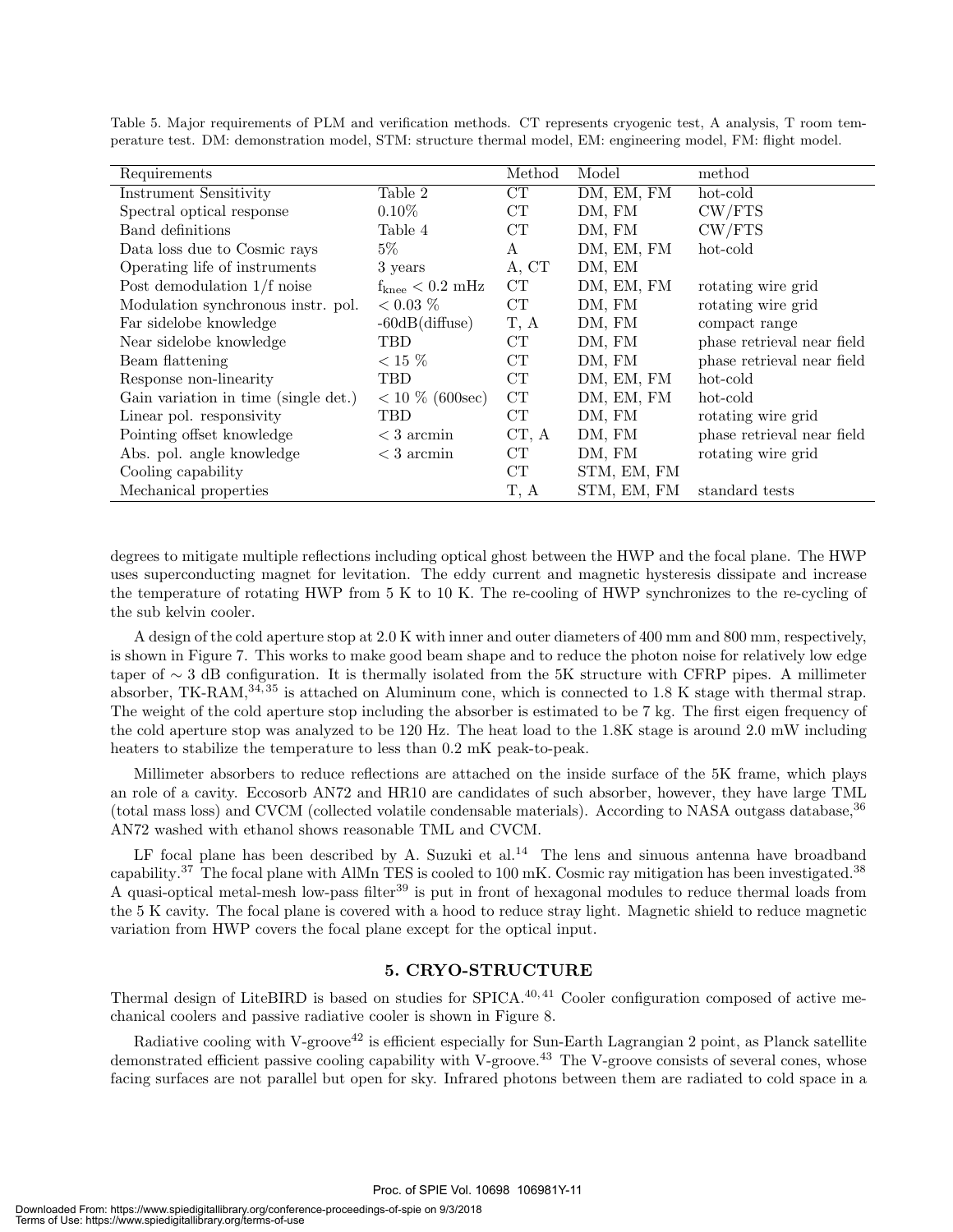



Figure 8. Cooler configuration of LiteBIRD. The V-groove consists of 200K, 100K, and 30K shields. Two coolers of 4.8K JT and 1.8K JT are redundant. 2ST represents 2 stage stirling cooler.

Figure 9. A schematic drawing of 5K part with coolers. HFT and LFT share a sub-Kelivin cooler, 1.8K JT and 4.8K JT coolers.

few reflections. The V-groove has been designed wit for the current scan strategy with a spin angle of 50 degrees. Details of the thermal design are described by Hasebe et al.<sup>12</sup>

Radiative cooling power of the V-groove is roughly proportional to the opening angle/area. The outer circumference of the V-groove is limited by the fairing of the H3 vehicle, 4.5 m, if an expanding/deployment mechanism after the launch is not employed. To keep the current radiative cooling power, the outer circumference of the 5 K enclosure shall be less than a diameter 2.4 m (1.7 m  $\times$  1.7 m). We are investigating the possibility to reduce the volume/size of LFT to increase available 4.8K cooling power.

A schematic drawing of the cryogenic design of LFT and HFT is shown in Figure 9. In this figure, one 1.8K JT cooler and one 4.8K JT cooler are drawn as a single functional element, although there are two 1.8K JT coolers and two 4.8K JT coolers as redundancy in Figure 8. The 4.8K-JT and 1.8K-JT coolers have cooling capacities of 40 mW at the 4.8 K stage and 10 mW at the 1.8 K stage, respectively, at the end of life (EOL).<sup>41</sup> The 2ST cooler has cooling capacity of 200 mW at the 20 K stage at the end of life (EOL).<sup>41</sup> Taking into account the 30% margin for these mechanical coolers, available cooling powers at the 4.8 K stage and 1.8 K stage are 30 mW and 7 mW, respectively. The redundancy of the mechanical coolers for SPICA has been studied by Shinozaki et al.<sup>41</sup> The 4.8K JT and 2ST coolers achieved TRL (technical readiness level) 8 and the 1.8K JT cooler did TRL 5.

A candidate for a sub-Kelvin cooler is an ADR/sorption hybrid cooler developed by CEA.<sup>44</sup> This cooler has been demonstrated with JT/ST coolers by the cooling chain core technology program.<sup>45</sup> This cooler achieved TRL 6. The hybrid cooler needs recycling phase once per day. The recycling heat load of *∼* 10 mW for the 4.8K JT cooler is a bottle neck of the thermal design. To reduce the heat load, there is an option that two hybrid coolers for two telescopes have different recycling phase.

Another candidate for a sub-Kelvin cooler is a closed-cycle dilution refrigerator (CCDR)<sup>46</sup> developed by Neel institute and IAS. The CCDR is continuously operated, but it requires large cooling power for the 1.8K stage. A program to raise the TRL to 5 is running.

A structure analysis of the whole PLM including V-groove structures predicts the first eigen frequency of 74 Hz and 34 Hz for vertical and horizontal axes, respectively. An estimate of conductive and radiative load to the 5 K cooler is 12 mW. Then, the available cooling power for HWPs of LFT and HFT and sub-Kelvin cooler(s) at 4.8 K is 18 mW. The available cooling power of 7 mW at 1.8K is used for cold aperture stops and focal planes of LFT and HFT.

Proc. of SPIE Vol. 10698 106981Y-12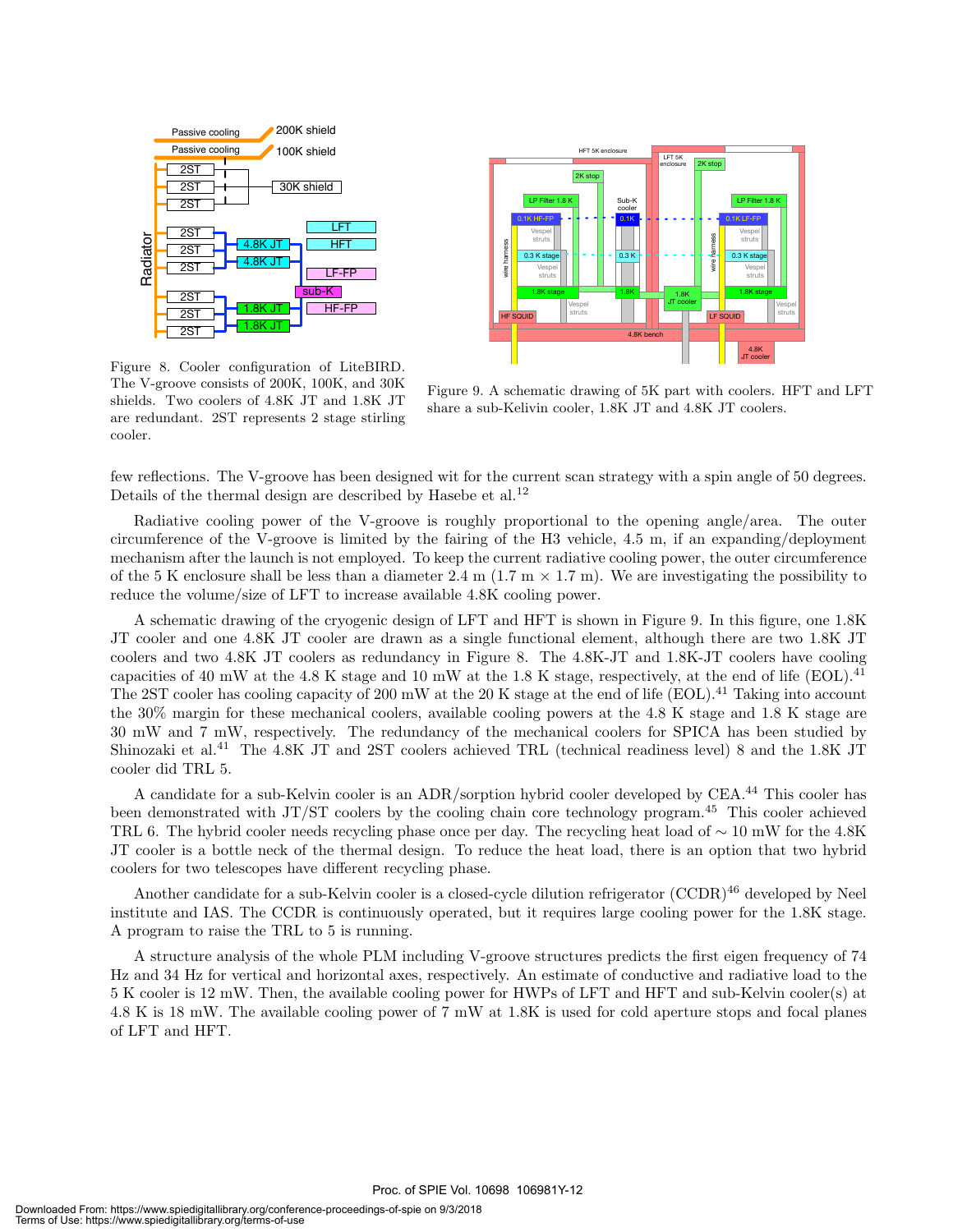#### **6. ASSEMBLY, INTEGRATION, AND VERIFICATION (AIV) PLAN**

The verification and calibration of a warmly-launched cryogenic telescope on the ground are challenging. After the accident of the Hitomi satellite<sup>47</sup> in March 2016, JAXA has been carrying out operational reform, which suggests a front heavy assembly, integration, and verification (AIV) plan. It requires that technical challenges of a mission shall be verified before PDR (preliminary design review). Technical challenges of LiteBIRD are (1) sensitive polarization measurement capability and (2) cooling chain down to 0.1K and mechanical support structure.

The Demonstration model (DM) of LFT is fully characterized to verify its millimeter-wave beam and noise performances under the cryogenic environments. The requirements are tested and calibrated as shown in Table 5. A dedicated cryogenic chamber will be built for LFT to measure millimeter polarization performance with phaseretrieval near field beam measurements (eg. Manabe et al.<sup>48</sup>), spectral responses with FTS (Fourier transform spectrometer) or CW (continuous wave) sources, and polarization angles with rotating wire-grid mechanism. An FTS has crude spectral resolution of 1 GHz, in general. LiteBIRD needs fine spectral resolution at synchrotron frequencies or for CO lines. A broadband CW source with an appropriate optical design has fine spectral resolution of  $0.01$  GHz to measure the spectral response. A candidate of the CW source is a photomixer.<sup>49,50</sup>

One of the issues of the ground calibration is far sidelobe measurement. It is ideal to measure the far sidelobe pattern in the cryogenic environment with the focal plane, but, it is difficult to prepare the cryogenic test-set within the reasonable cost. In this current plan, the far sidelobe is measured with a representative feed at room temperature. The main lobe and near sidelobes measured at cryogenic temperature are compared with those at room temperature, then the far side lobe at the cryogenic temperature is estimated with auxiliary simulations.

Procedure of LFT assembly, integration and verification (AIV) is as follows: 1) dimensions of the 5K frame are measured with a 3D coordinated measurement machine; 2) primary and secondary mirrors are fixed to the frame. After the reference positions of the mirrors are checked with the 3D coordinated measurement machine, the mirror shape is measured with photogrammetry at both room and cryogenic temperatures. Millimeter beam pattern is measured at room temperature; 3) absorbers and cold aperture stop are fixed to the frame. The millimeter beam is measured at both room and cryogenic temperatures. 4) focal plane is fixed to the frame. The millimeter beam, polarization angle, and spectral response are measured at cryogenic temperature. 5) the HWP is installed into the frame. The millimeter beam, polarization angle, and spectral response are measured at cryogenic temperature. Multiple reflections among HWP, FP, reflector and baffles are extensively studied with LFT DM.

A structure thermal model (STM) of the mission payload is constructed and tested with mechanical coolers down to 0.1K and V-grooves to verify mechanical and thermal interfaces. The STM consists of cryo-structure, dummy LFT and dummy HFT. Standard vibration tests to verify the mechanical interfaces of PLM are planned. Both DM and STM are verified in parallel before PDR in the current schedule.

The STM and DM of LFT will be refurbished and used as an Engineering model (EM). The first integration of PLM including HFT is planned with EM to verify all interfaces. This means that one model of LFT and cryo-system is manufactured and is used for both DM and EM. End-to-end tests of noise and optical efficiency measurements are planned with hot-cold loads in front of the apertures of both telescopes. A topic of EM is EMC/EMI tests with electrical power supplies and HGA (high gain antenna) power amplifiers. SVM (service module/BUS) is manufactured as proto-FM (PFM), so EM doesn't test SVM.

A preliminary integration plan of flight model (FM) is shown in Figure 10. It takes long time to make AIV and calibrations of LFT and HFT, so which are done in parallel.

#### **ACKNOWLEDGMENTS**

Authors acknowledge technical contributions and by ESA concurrent design facility (CDF) for LiteBIRD high frequency telescope and sub-Kelvin coolers. This work was supported by ISAS/JAXA phase A1 program and acceleration program of JAXA research and development directorate. This work was partially supported by JSPS/MEXT KAKENHI Grant Numbers JP17H01115, JP17H01125, JP15H05891, JP18K03715, JP17H01125, JP17K14272, JP15H05441.

Proc. of SPIE Vol. 10698 106981Y-13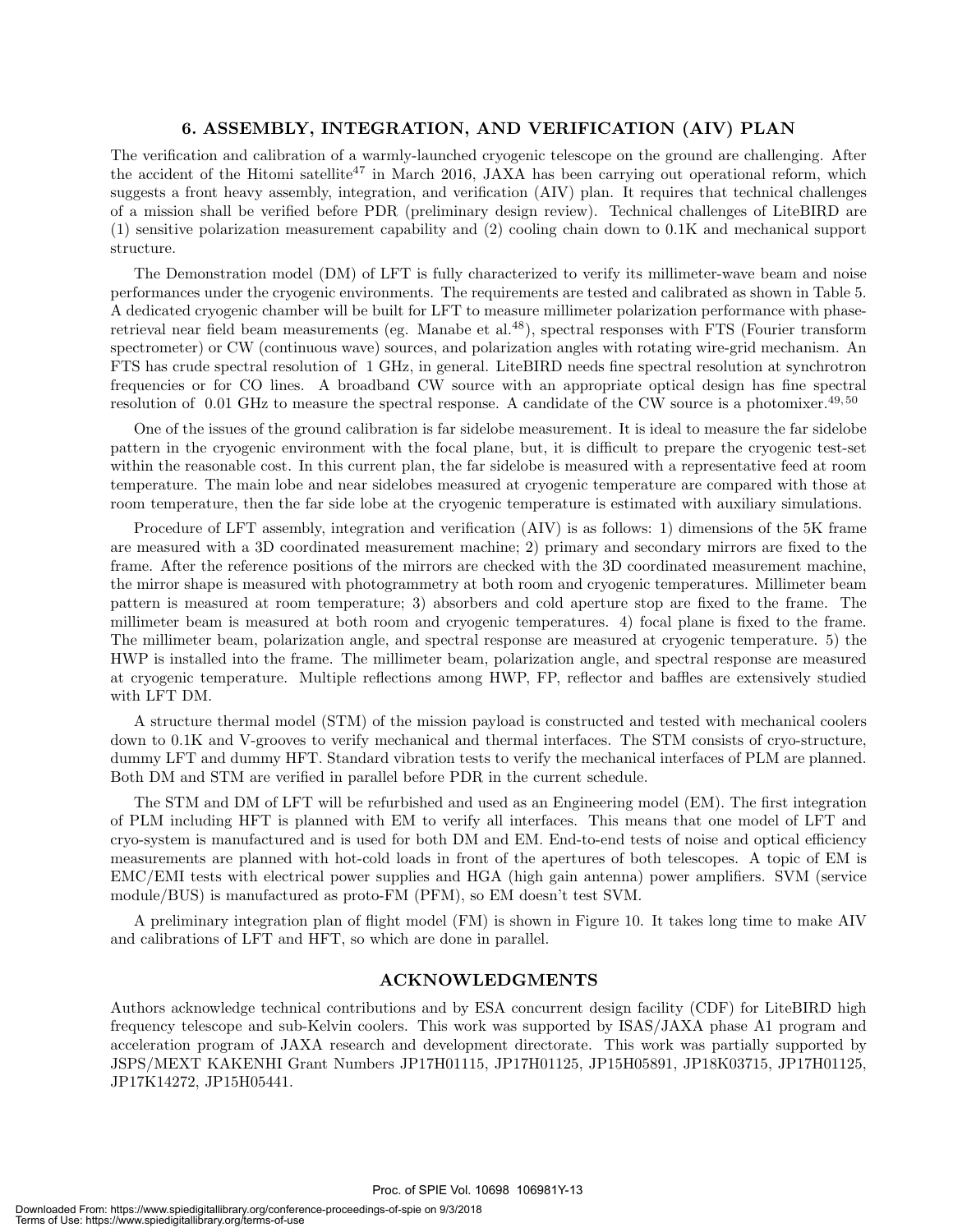

Figure 10. Preliminary integration plan of flight model (FM) of LiteBIRD

#### **REFERENCES**

- [1] Hazumi, M., Borrill, J., Chinone, Y., Dobbs, M. A., Fuke, H., Ghribi, A., Hasegawa, M., Hattori, K., Hattori, M., Holzapfel, W. L., Inoue, Y., Ishidoshiro, K., Ishino, H., Karatsu, K., Katayama, N., Kawano, I., Kibayashi, A., Kibe, Y., Kimura, N., Koga, K., Komatsu, E., Lee, A. T., Matsuhara, H., Matsumura, T., Mima, S., Mitsuda, K., Morii, H., Murayama, S., Nagai, M., Nagata, R., Nakamura, S., Natsume, K., Nishino, H., Noda, A., Noguchi, T., Ohta, I., Otani, C., Richards, P. L., Sakai, S., Sato, N., Sato, Y., Sekimoto, Y., Shimizu, A., Shinozaki, K., Sugita, H., Suzuki, A., Suzuki, T., Tajima, O., Takada, S., Takagi, Y., Takei, Y., Tomaru, T., Uzawa, Y., Watanabe, H., Yamasaki, N., Yoshida, M., Yoshida, T., and Yotsumoto, K., "LiteBIRD: a small satellite for the study of B-mode polarization and inflation from cosmic background radiation detection," in [*SPIE Astronomical Telescopes + Instrumentation*], 844219–844219–9 (sep 2012).
- [2] Matsumura, T., Akiba, Y., Borrill, J., Chinone, Y., Dobbs, M., Fuke, H., Hasegawa, M., Hattori, K., Hattori, M., Hazumi, M., Holzapfel, W., Hori, Y., Inatani, J., Inoue, M., Inoue, Y., Ishidoshiro, K., Ishino, H., Ishitsuka, H., Karatsu, K., Kashima, S., Katayama, N., Kawano, I., Kibayashi, A., Kibe, Y., Kimura, K., Kimura, N., Komatsu, E., Kozu, M., Koga, K., Lee, A., Matsuhara, H., Mima, S., Mitsuda, K., Mizukami, K., Morii, H., Morishima, T., Nagai, M., Nagata, R., Nakamura, S., Naruse, M., Namikawa, T., Natsume, K., Nishibori, T., Nishijo, K., Nishino, H., Noda, A., Noguchi, T., Ogawa, H., Oguri, S., Ohta, I. S., Okada, N., Otani, C., Richards, P., Sakai, S., Sato, N., Sato, Y., Segawa, Y., Sekimoto, Y., Shinozaki, K., Sugita, H., Suzuki, A., Suzuki, T., Tajima, O., Takada, S., Takakura, S., Takei, Y., Tomaru, T., Uzawa, Y., Wada, T., Watanabe, H., Yamada, Y., Yamaguchi, H., Yamasaki, N., Yoshida, M., Yoshida, T., and Yotsumoto, K., "LiteBIRD: mission overview and design tradeoffs," in [*SPIE Astronomical Telescopes + Instrumentation*], Oschmann, J. M., Clampin, M., Fazio, G. G., and MacEwen, H. A., eds., 91431F, International Society for Optics and Photonics (aug 2014).
- [3] Matsumura, T., Akiba, Y., Arnold, K., Borrill, J., Chendra, R., Chinone, Y., Cukierman, A., de Haan, T., Dobbs, M., Dominjon, A., Elleflot, T., Errard, J., Fujino, T., Fuke, H., Goeckner-wald, N., Halverson, N., Harvey, P., Hasegawa, M., Hattori, K., Hattori, M., Hazumi, M., Hill, C., Hilton, G., Holzapfel, W., Hori, Y., Hubmayr, J., Ichiki, K., Inatani, J., Inoue, M., Inoue, Y., Irie, F., Irwin, K., Ishino, H., Ishitsuka, H., Jeong, O., Karatsu, K., Kashima, S., Katayama, N., Kawano, I., Keating, B., Kibayashi, A., Kibe, Y.,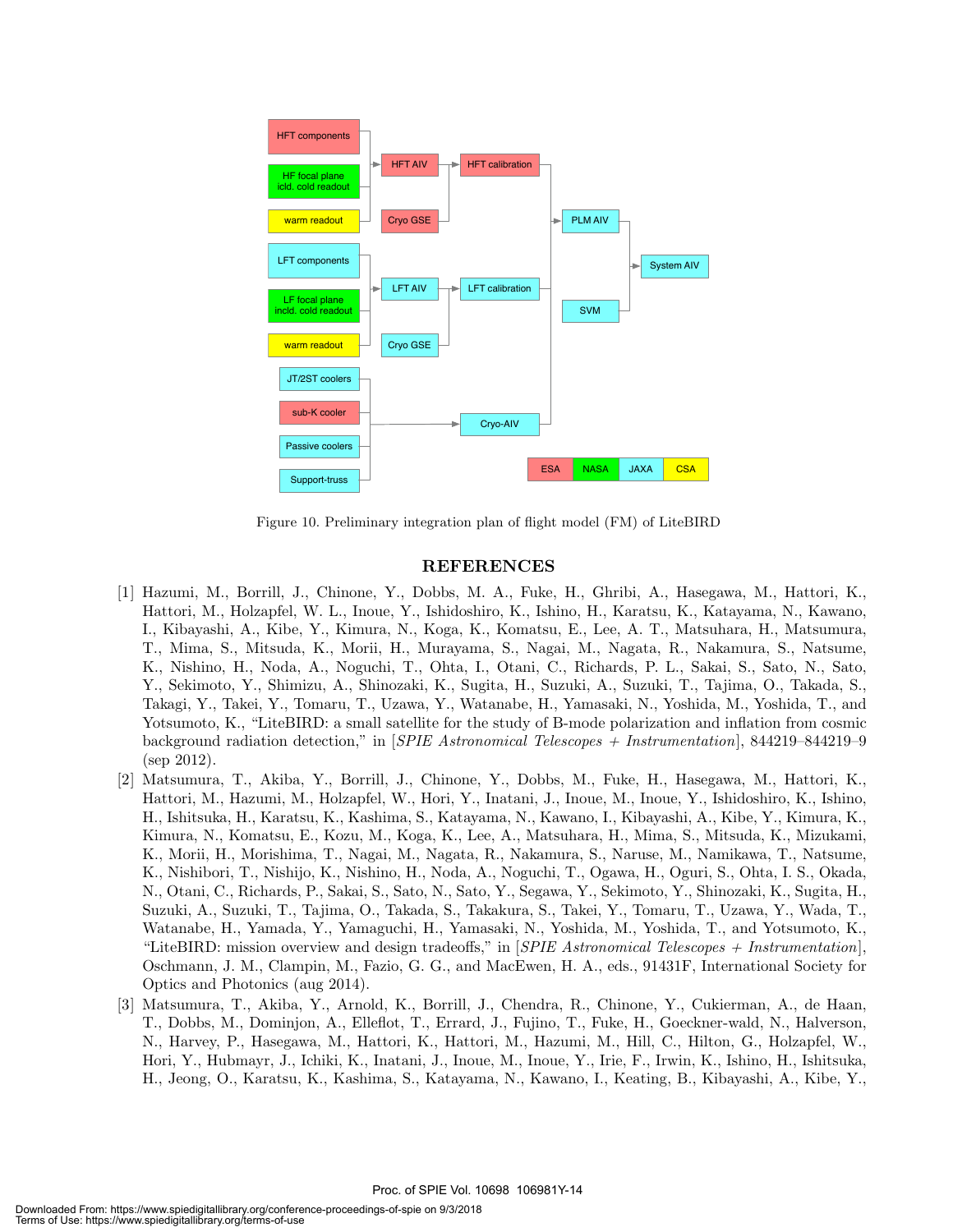Kida, Y., Kimura, K., Kimura, N., Kohri, K., Komatsu, E., Kuo, C. L., Kuromiya, S., Kusaka, A., Lee, A., Linder, E., Matsuhara, H., Matsuoka, S., Matsuura, S., Mima, S., Mitsuda, K., Mizukami, K., Morii, H., Morishima, T., Nagai, M., Nagasaki, T., Nagata, R., Nakajima, M., Nakamura, S., Namikawa, T., Naruse, M., Natsume, K., Nishibori, T., Nishijo, K., Nishino, H., Nitta, T., Noda, A., Noguchi, T., Ogawa, H., Oguri, S., Ohta, I. S., Otani, C., Okada, N., Okamoto, A., Okamura, T., Rebeiz, G., Richards, P., Sakai, S., Sato, N., Sato, Y., Segawa, Y., Sekiguchi, S., Sekimoto, Y., Sekine, M., Seljak, U., Sherwin, B., Shinozaki, K., Shu, S., Stompor, R., Sugai, H., Sugita, H., Suzuki, T., Suzuki, A., Tajima, O., Takada, S., Takakura, S., Takano, K., Takei, Y., Tomaru, T., Tomita, N., Turin, P., Utsunomiya, S., Uzawa, Y., Wada, T., Watanabe, H., Westbrook, B., Whitehorn, N., Yamada, Y., Yamasaki, N., Yamashita, T., Yoshida, M., Yoshida, T., and Yotsumoto, Y., "LiteBIRD: Mission Overview and Focal Plane Layout," *Journal of Low Temperature Physics* (2016).

- [4] Ishino, H., Akiba, Y., Arnold, K., Barron, D., Borrill, J., Chendra, R., Chinone, Y., Cho, S., Cukierman, A., de Haan, T., Dobbs, M., Dominjon, A., Dotani, T., Elleflot, T., Errard, J., Fujino, T., Fuke, H., Funaki, T., Goeckner-Wald, N., Halverson, N., Harvey, P., Hasebe, T., Hasegawa, M., Hattori, K., Hattori, M., Hazumi, M., Hidehira, N., Hill, C., Hilton, G., Holzapfel, W., Hori, Y., Hubmayr, J., Ichiki, K., Imada, H., Inatani, J., Inoue, M., Inoue, Y., Irie, F., Irwin, K., Ishitsuka, H., Jeong, O., Kanai, H., Karatsu, K., Kashima, S., Katayama, N., Kawano, I., Kawasaki, T., Keating, B., Kernasovskiy, S., Keskitalo, R., Kibayashi, A., Kida, Y., Kimura, N., Kimura, K., Kisner, T., Kohri, K., Komatsu, E., Komatsu, K., Kuo, C.-L., Kuromiya, S., Kusaka, A., Lee, A., Li, D., Linder, E., Maki, M., Matsuhara, H., Matsumura, T., Matsuoka, S., Matsuura, S., Mima, S., Minami, Y., Mitsuda, K., Nagai, M., Nagasaki, T., Nagata, R., Nakajima, M., Nakamura, S., Namikawa, T., Naruse, M., Nishibori, T., Nishijo, K., Nishino, H., Noda, A., Noguchi, T., Ogawa, H., Ogburn, W., Oguri, S., Ohta, I., Okada, N., Okamoto, A., Okamura, T., Otani, C., Pisano, G., Rebeiz, G., Richards, P., Sakai, S., Sakurai, Y., Sato, Y., Sato, N., Segawa, Y., Sekiguchi, S., Sekimoto, Y., Sekine, M., Seljak, U., Sherwin, B., Shimizu, T., Shinozaki, K., Shu, S., Stompor, R., Sugai, H., Sugita, H., Suzuki, J., Suzuki, T., Suzuki, A., Tajima, O., Takada, S., Takakura, S., Takano, K., Takatori, S., Takei, Y., Tanabe, D., Tomaru, T., Tomita, N., Turin, P., Uozumi, S., Utsunomiya, S., Uzawa, Y., Wada, T., Watanabe, H., Westbrook, B., Whitehorn, N., Yamada, Y., Yamamoto, R., Yamasaki, N., Yamashita, T., Yoshida, T., Yoshida, M., and Yotsumoto, K., "LiteBIRD: lite satellite for the study of B-mode polarization and inflation from cosmic microwave background radiation detection," in [*Proc. SPIE*], **9904**, 99040X–99040X–8 (2016).
- [5] Hazumi, M. et al., "Litebird: A satellite for the studies of b-mode polarization and inflation from cosmic background radiation detection," *J. of Low Temperature Physics* **xxx**, in press (2018).
- [6] Seljak, U. b. u. and Zaldarriaga, M., "Signature of gravity waves in the polarization of the microwave background," *Phys. Rev. Lett.* **78**, 2054–2057 (Mar 1997).
- [7] Kamionkowski, M., Stebbins, A., Kosowsky, A., and Stebbins, A., "A Probe of Primordial Gravity Waves and Vorticity," *Phys. Rev. Lett.* **78**, 2058–2061 (mar 1997).
- [8] Zaldarriaga, M. and Seljak, U., "All-sky analysis of polarization in the microwave background," *Phys. Rev. D* **55**(4), 1830–1840 (1997).
- [9] Kamionkowski, M., Kosowsky, A., and Stebbins, A., "Statistics of cosmic microwave background polarization," *Phys. Rev. D* **55**(12), 7368–7388 (1997).
- [10] Kamionkowski, M. and Kovetz, E. D., "The Quest for B Modes from Inflationary Gravitational Waves," *Annu. Rev. Astron. Astrophys.* **54**, 227–69 (oct 2016).
- [11] Ade, P. A. R., Ahmed, Z., Aikin, R. W., Alexander, K. D., Barkats, D., Benton, S. J., Bischoff, C. A., Bock, J. J., Bowens-Rubin, R., Brevik, J. A., Buder, I., Bullock, E., Buza, V., Connors, J., Crill, B. P., Duband, L., Dvorkin, C., Filippini, J. P., Fliescher, S., Grayson, J., Halpern, M., Harrison, S., Hilton, G. C., Hui, H., Irwin, K. D., Karkare, K. S., Karpel, E., Kaufman, J. P., Keating, B. G., Kefeli, S., Kernasovskiy, S. A., Kovac, J. M., Kuo, C. L., Leitch, E. M., Lueker, M., Megerian, K. G., Netterfield, C. B., Nguyen, H. T., O'Brient, R., Ogburn, R. W., Orlando, A., Pryke, C., Richter, S., Schwarz, R., Sheehy, C. D., Staniszewski, Z. K., Steinbach, B., Sudiwala, R. V., Teply, G. P., Thompson, K. L., Tolan, J. E., Tucker, C., Turner, A. D., Vieregg, A. G., Weber, A. C., Wiebe, D. V., Willmert, J., Wong, C. L., Wu, W. L. K., and Yoon, K. W., "Improved Constraints on Cosmology and Foregrounds from BICEP2 and Keck Array Cosmic Microwave Background Data with Inclusion of 95 GHz Band," *Physical Review Letters* **116**(3) (2016).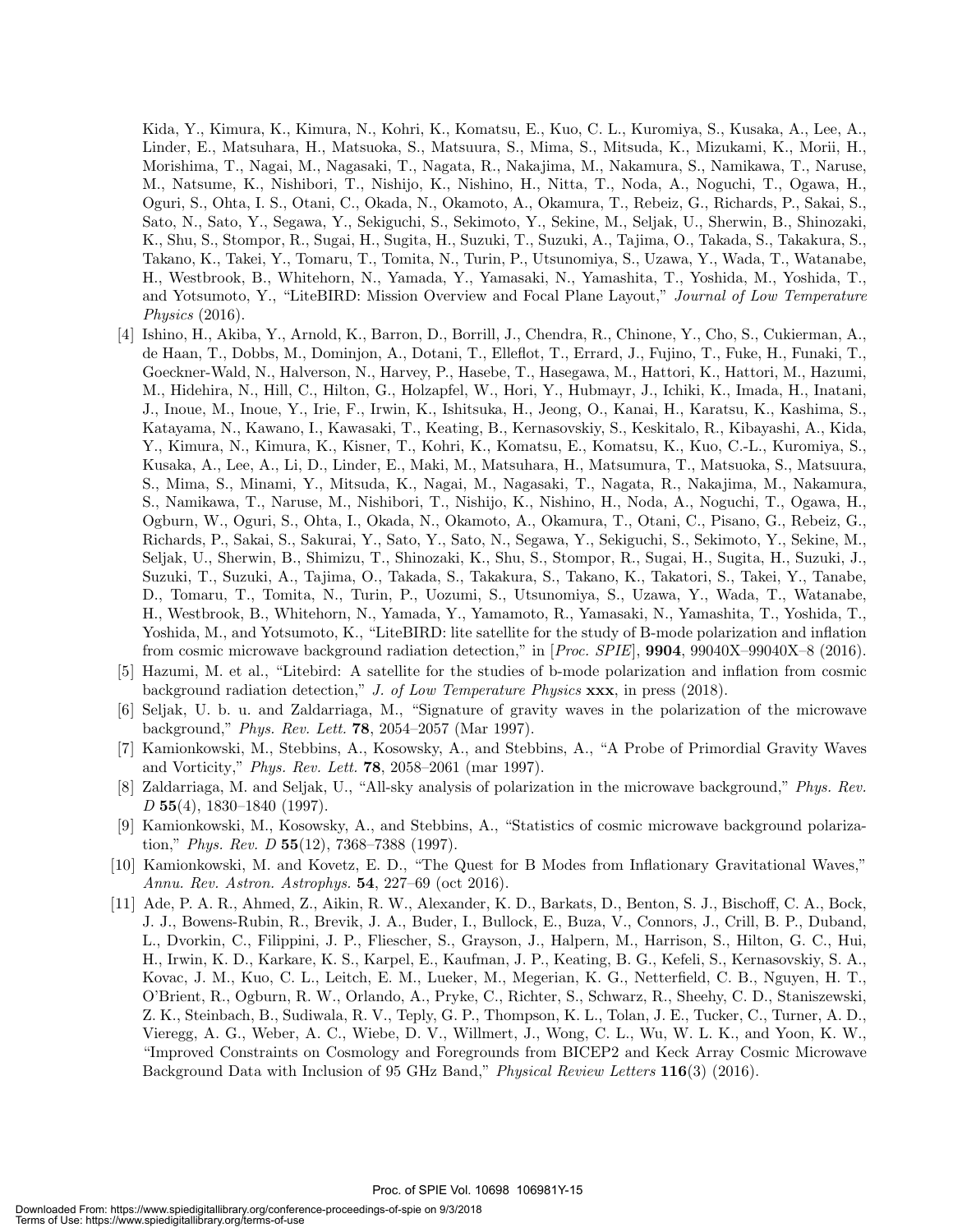- [12] Hasebe, T. et al., "Thermal design utilizing radiative cooling for the payload module of LiteBIRD," in [*Proc. SPIE*], **10698**, xxx (2018).
- [13] Tsujimoto, M. et al., "Electrical system design of the payload of LiteBIRD," in [*Proc. SPIE*], **10698**, xxx (2018).
- [14] Suzuki, A. et al., "The litebird satellite mission sub-kelvin instrument," *J. of Low Temperature Physics* **xxx**, in press (2018).
- [15] Imada, H. et al., "The optical design and physical optics analysis of a cross-Dragonian telescope for Lite-BIRD," in [*Proc. SPIE*], **10698**, xxx (2018).
- [16] Sakurai, Y., Matsumura, T., Iida, T., Kanai, H., Katayama, N., Imada, H., Ohsaki, H., Terao, Y., Shimomura, T., Sugai, H., Kataza, H., Yamamoto, R., and Utsunomiya, S., "Design and thermal characteristics of a 400 mm diameter levitating rotor in a superconducting magnetic bearing operating below at 10 k for a cmb polarization experiment," *IEEE Transactions on Applied Superconductivity* **28**, 1–4 (June 2018).
- [17] Errard, J., Feeney, S. M., Peiris, H. V., and Jaffe, A. H., "Robust forecasts on fundamental physics from the foreground-obscured, gravitationally-lensed CMB polarization," *Journal of Cosmology and Astroparticle Physics* **3**, 052 (Mar. 2016).
- [18] Stompor, R., Errard, J., and Poletti, D., "Forecasting performance of CMB experiments in the presence of complex foreground contaminations," *Phys. Rev. D* **94**(8), 83526 (2016).
- [19] Remazeilles, M., Dickinson, C., Eriksen, H. K., and Wehus, I. K., "Joint Bayesian estimation of tensor and lensing B modes in the power spectrum of CMB polarization data," *Monthly Notices of the Royal Astronomical Society* **474**, 3889–3897 (Mar. 2018).
- [20] Ichiki, K., "CMB foreground: A concise review," *Progress of Theoretical and Experimental Physics* **2014** (jun 2014).
- [21] Katayama, N. and Komatsu, E., "Simple Foreground Cleaning Algorithm for Detecting Primordial B-mode Polarization of the Cosmic Microwave Background," *The Astrophysical Journal* **737**(2), 78 (2011).
- [22] Hoang, D. T., Patanchon, G., Bucher, M., Matsumura, T., Banerji, R., Ishino, H., Hazumi, M., and Delabrouille, J., "Bandpass mismatch error for satellite cmb experiments i: estimating the spurious signal," *Journal of Cosmology and Astroparticle Physics* **2017**(12), 015 (2017).
- [23] Essinger-Hileman, T., Kusaka, A., Appel, J. W., Choi, S. K., Crowley, K., Ho, S. P., Jarosik, N., Page, L. A., Parker, L. P., Raghunathan, S., Simon, S. M., Staggs, S. T., and Visnjic, K., "Systematic effects from an ambient-temperature, continuously rotating half-wave plate," *Review of Scientific Instruments* **87**, 094503 (sep 2016).
- [24] Sugai, H., Kashima, S., Kimura, K., Matsumura, T., Inoue, M., Ito, M., Nishibori, T., Sekimoto, Y., Ishino, H., Sakurai, Y., Imada, H., and Fujii, T., "Optical designing of LiteBIRD," in [*Proc. SPIE*], **9904**, 99044H–99044H–7 (2016).
- [25] Pisano, G., Maffei, B., Ade, P. A. R., de Bernardis, P., de Maagt, P., Ellison, B., Henry, M., Ng, M. W., Schortt, B., and Tucker, C., "Multi-octave metamaterial reflective half-wave plate for millimeter and submillimeter wave applications," *Appl. Opt.* **55**(36), 10255–10262 (2016).
- [26] Hasebe, T. et al., "Concept study of optical configurations for high frequency telescope for litebird," *J. of Low Temperature Physics* **24**, in press (2018).
- [27] Bernacki, B. E., Kelly, J. F., Sheen, D., Hatchell, B., Valdez, P., Tedeschi, J., Hall, T., and McMakin, D., "Wide-field-of-view millimeter-wave telescope design with ultra-low cross-polarization," in [*SPIE*], **8362**, 836207–836211 (may 2012).
- [28] Kashima, S. et al., "Wide field-of-view crossed dragone optical system using anamorphic aspherical surfaces," *Applied opitcs* **57**, in press (2018).
- [29] Tran, H., Johnson, B., Dragovan, M., Bock, J., Aljabri, A., Amblard, A., Bauman, D., Betoule, M., Chui, T., Colombo, L., Cooray, A., Crumb, D., Day, P., Dickenson, C., Dowell, D., Golwala, S., Gorski, K., Hanany, S., Holmes, W., Irwin, K., Keating, B., Kuo, C.-L., Lee, A., Lange, A., Lawrence, C., Meyer, S., Miller, N., Nguyen, H., Pierpaoli, E., Ponthieu, N., Puget, J.-L., Raab, J., Richards, P., Satter, C., Seiffert, M., Shimon, M., Williams, B., and Zmuidzinas, J., "Optical Design of the EPIC-IM Crossed Dragone Telescope," in [*SPIE*], Atad-Ettedgui, E. and Lemke, D., eds., **7731**, 77311R–77311R–15 (jul 2010).